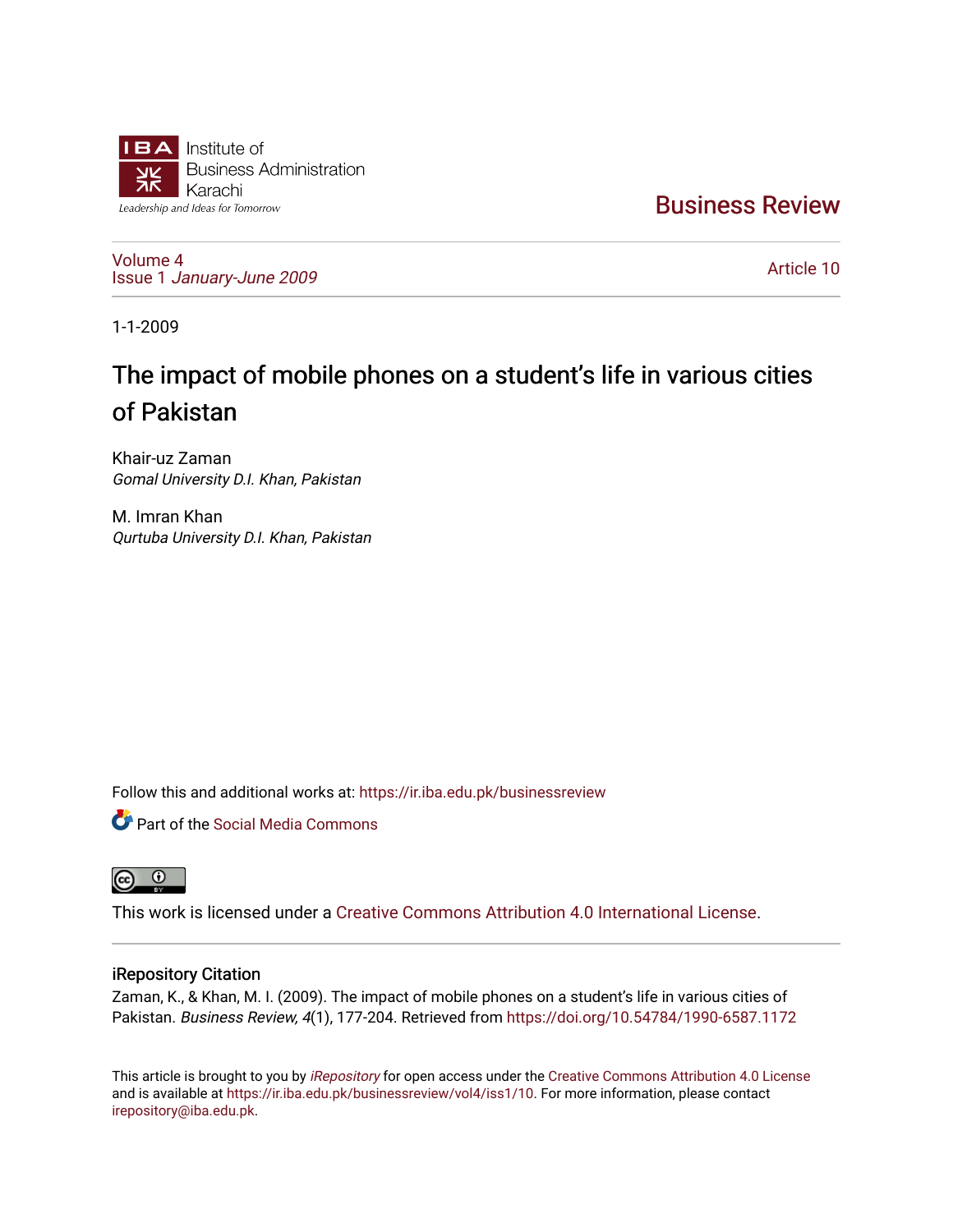## **DISCUSSION**

## **The Impact of Mobile Phones on a student's life In various cities of Pakistan**

## **Khair-uz-Zaman**  Gomal University D.I. Khan, Pakistan

#### **M. Imran Khan**

Qurtuba University D.I. Khan, Pakistan

## **ABSTRACT**

This paper examines the impact of mobile phone on the personal, financial, psychological, physical, educational and also the social life of a student. We have taken a sample of hundred students from the various cities of Pakistan, such as, Karachi, Lahore, Islamabad, Peshawar, and Dera Iamail Khan. Mostly their educational level is from Matric to PhD, considering both males and females equally and their age group is from teenager to adulthood.

The results of this study show that 65% students have their own mobile phones, while 35% do not have their own. Mostly 28% students are using U-fone, while 23% are using Mobilink and 18% students are the subscribers of Warid Telecom. Nokia is the most useable brand by the students. 60% students have said that there is no need of personal mobile, while 40 % response is positive. 50% students have given the response that, mobile phone can be used for cheating purpose through messaging and blue tooth etc. 35% students daily consume 1-20 minutes, while 25% students consume more than one hour regarding use of cell phone.

Results also show that mostly students have bought their cell pone in adulthood. 29% students do 1-5 messages a day. Mostly students have bought their cell phone for general purposes. Generally its expenses varies from Rs: 250-600 monthly and these expenses are generally paid by their parents. Students mostly like to buy a phone more than Rs. 4000 and generally replace it after one year. Majority of student have said that mobile phone has increased both social and psychological problems. During the study 56% have said that it should be kept silent and there should also be problem rules and regulations regarding use of mobile phone. So there are some other facts and figures which are given this article.

Less attention has been dedicated to the reconstruction and analysis of the impulse that its users have given the mobile. The main idea of this article is that the mobile is changing not only the student's life, but also the framework of society.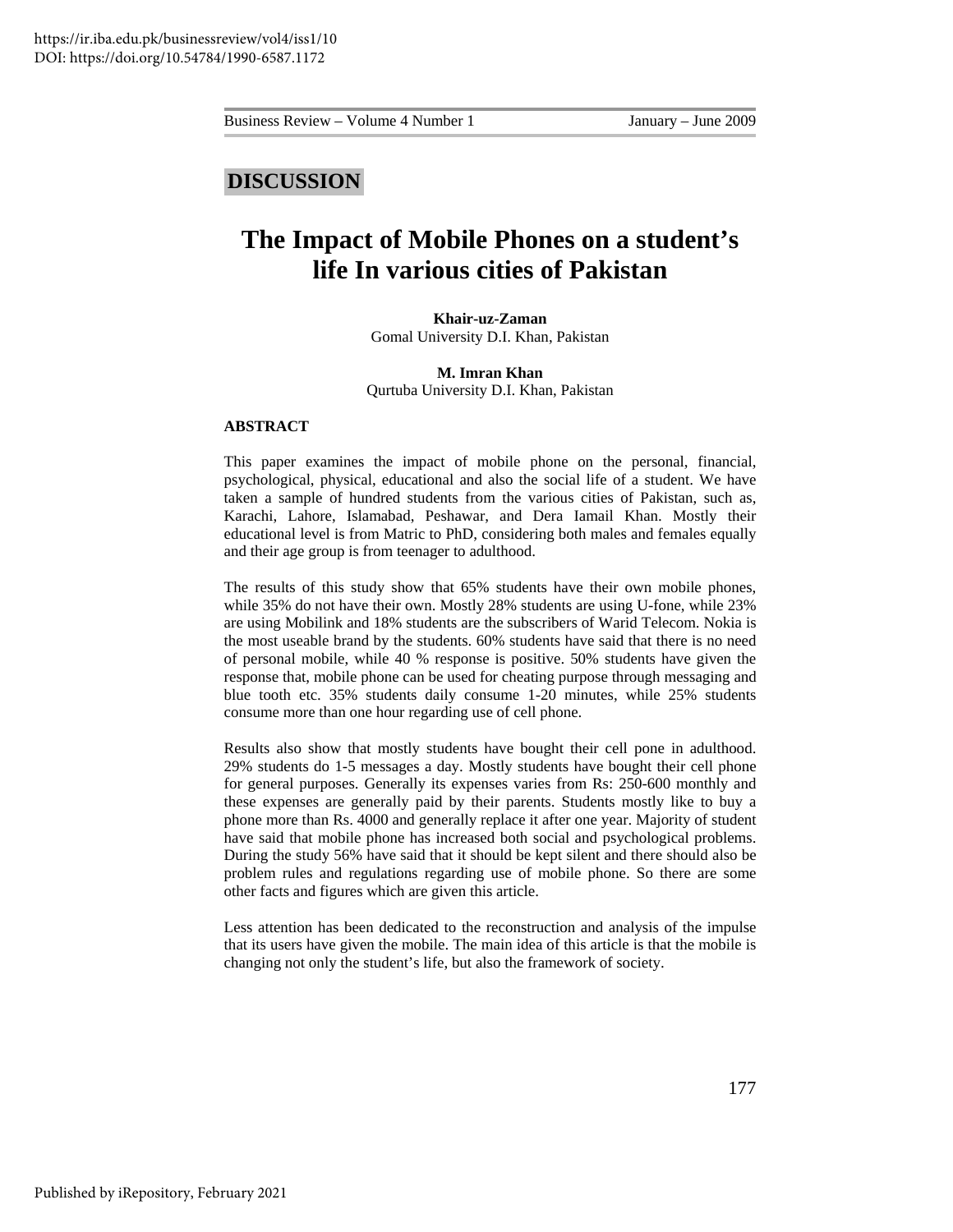In a nut shell, the results and recommendations of this study can help us to improve the usage of Cell phone among the young generation specially students.

**Keywords**: Mobile phone; educational impact, social impact, psychological impact, physical impact and student life.

#### **INTRODUCTION**

"God meant us to be wireless. The last cord we were connected to was cut at birth" Frank Sanda, Motorola (2003)

Mobile telephony is without doubt one of the most explosive developments ever to have taken place in the telecommunications industry. By the end of 1990 there were just 11 million cellular subscribers world-wide; eight years later that figure had jumped to 320 million and is now forecast by the ITU to exceed 550million by the end of next year. Penetration rates in the Nordic countries were close to 60% by September 1999, led by Finland (63%), Norway (58%), Iceland (56%) and Sweden (53%). Mobile growth around the world has also been nothing short of astonishing. China posted an 87% combined annual subscriber growth rate from 1995 to 1998, with other major economies like Brazil (82%) and South Africa (67%) not far behind.

For the world's poorest countries, cellular telephony and wireless local loop systems represent the best chance yet of bringing the power of telecommunications to economically disadvantaged or isolated communities. Cambodia, for example, is one of only half a dozen countries in the world where cellular subscribers already outnumber fixed-line subscribers [\(www.itu.int/Telecom\)](http://www.itu.int/Telecom).

## **ACCORDING TO STATISTICS FROM VARIOUS SOURCES**

- By the end of 2005, the world's cell phone subscribers will total 1.7 billion, according to research firm IDC.
- According to CTIA, the number of cell phone subscribers in the United States will reach nearly 195 million by the end of 2005, up from 25 million in 1994.
- According to Cincinnati.com, American teenagers spend more than \$150 billion a year - more than the gross domestic product of Finland, Ireland or Chile.
- A national survey conducted by the student market research group, Student Monitor, indicated that nearly 90% of college students owned cell phones in fall 2004, up from 33% in 2002.
- According to CTIA, average monthly cell phone bill is just under \$50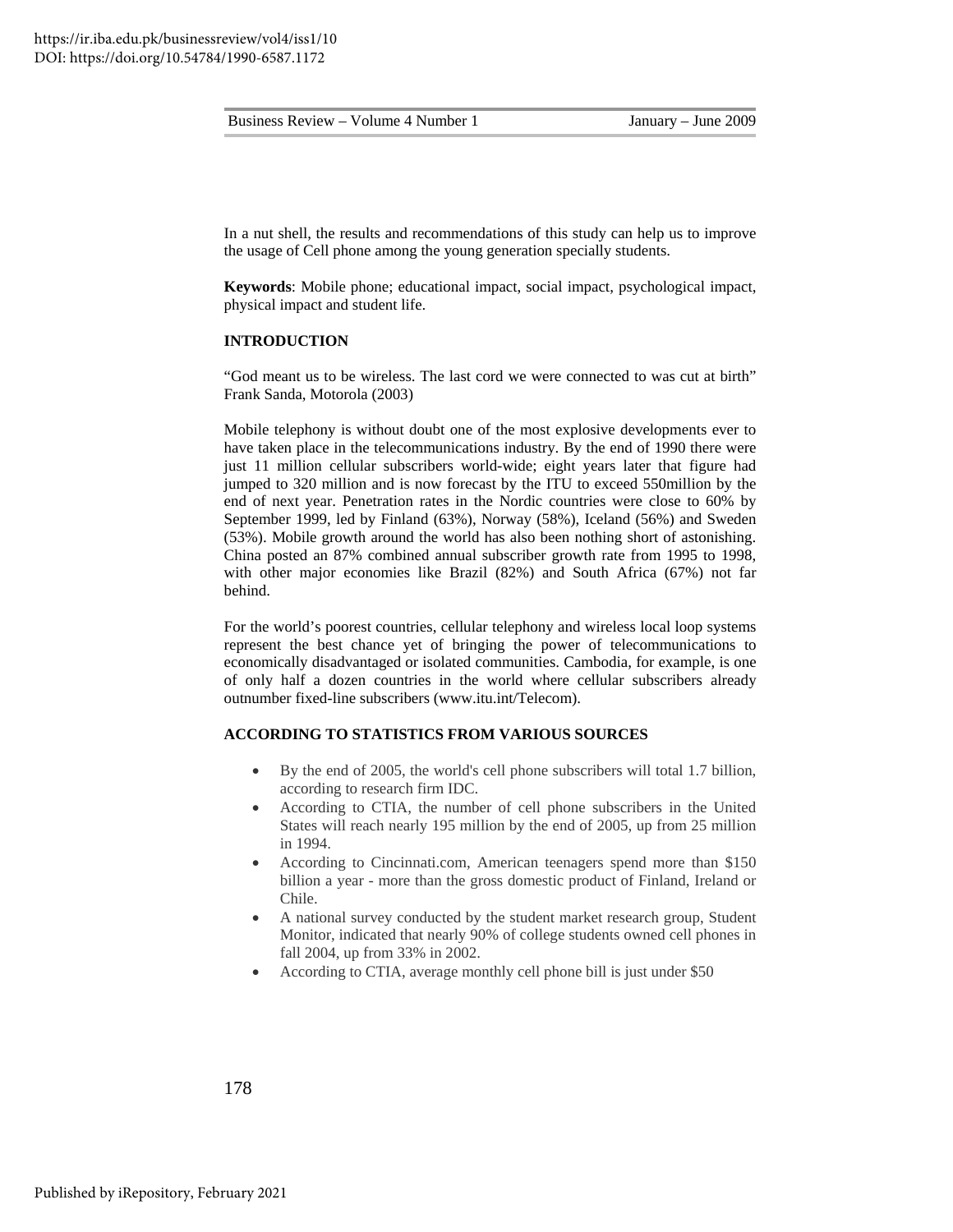- It might be of use to someone else. Many charities will collect cell phones for fundraising or to give directly to people who need them.
- Parks Associates predicted in March 2005 that 28% of the US households are likely to purchase a mobile phone in the following 12 months.
- 65.4% of the U.S. population own cell phones, according to the Yankee Group.
- The average user replaces his or her cell phone every 18 months.
- Nationwide, 130 million cellular phones will go out of use this year, according to the U.S. Environmental Protection Agency. That creates an estimated 65,000 tons of electronic garbage.
- According to a March 2005 article by InsideBayArea.com, of the more than 100 million cell phones being retired, 75% will be stored in people's homes and another 5% will be recycled. The final 20% will simply be thrown as trash.
- According to M:Matrics, a student's mobile phone bill ranges from \$41 to \$60 per month, but 57.5% of students are on family plans and don't pay the bills themselves.

Without doubt, mobile telephony offers enormous advantages – added convenience, greater personal security, and the ability to take advantage of 'dead' time to do business on the move. But the picture isn't all rosy. Like most young technologies, mobile telephony is experiencing its share of teething troubles, including concerns about environmental impact, health and safety, and, of course, the social changes being wrought by a technology which, by making us permanently contactable, is having a profound effect on our interpersonal interaction.

The last decade has seen a significant increase in the use and growth of mobile phones in the general community. This has led to changes in the way individuals communicate, including the fact that they can reach people by phone at anytime of the day no matter where they might be.

Each of us has anecdotes and opinions about the mobile phone, but few of us can boast a truly informed view, much less a database upon which to think, or act, about the best use of mobile phone technology. We recognize the incapacity of the elderly to embrace the utility of mobile phone technology, we have some feel for our individual limitations and we must all be stunned at how we middle aged adults lag frustratingly behind our children who manipulate the phones as if they were born with them. How do they do it? Should we control it? How can we make this technology work best for them (and us) and how can we contribute to a future where this profoundly useful technology maximizes social and economic good for all the citizens and institutions in Pakistan?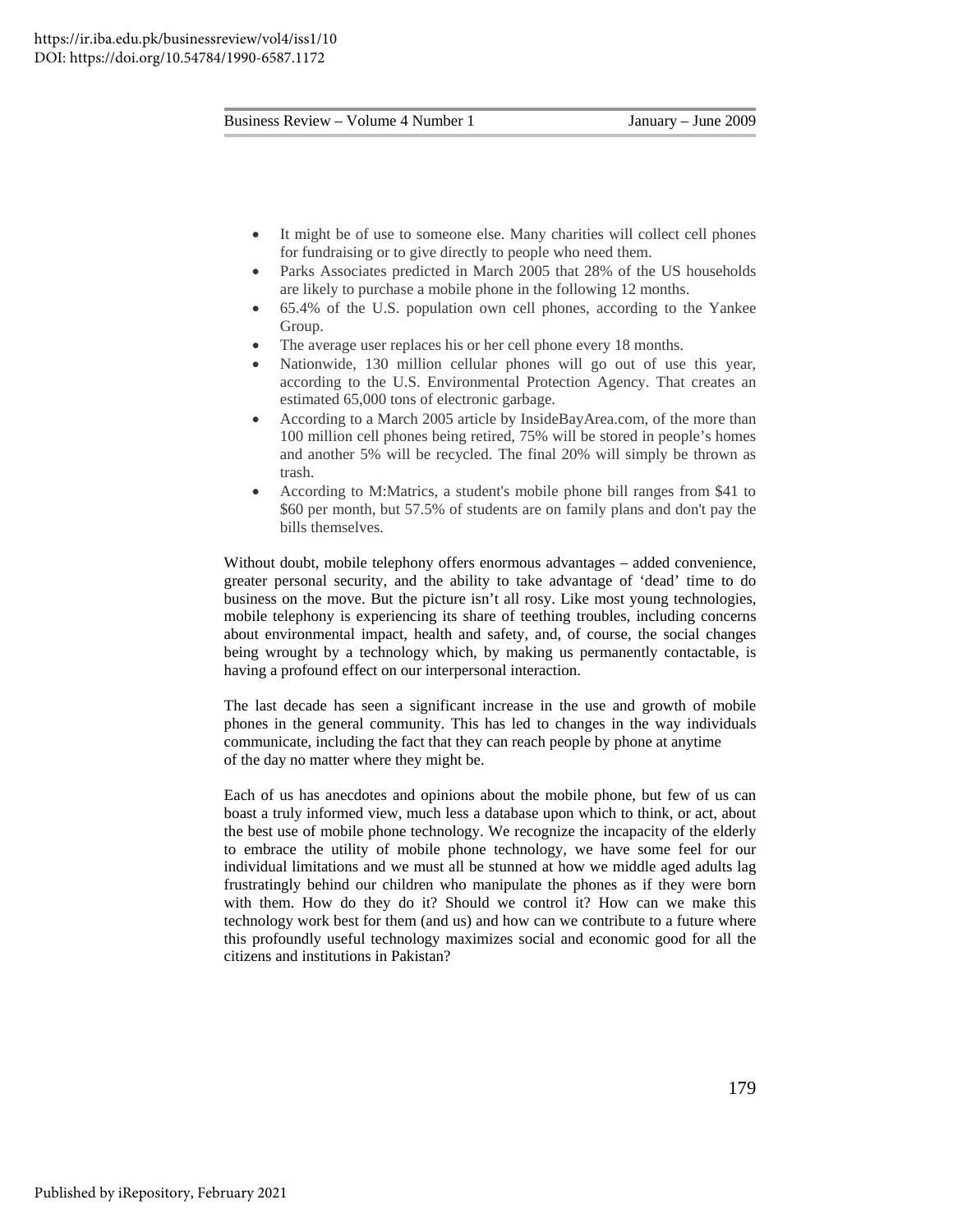Keeping in view the impact and importance of mobile phones on the student's life can not be ignored. It has changed the personal, financial, psychological, physical, educational and also the social life of a student.

Pakistan is a developing country so it is very important to do research in mobile sector. That is why researchers have considered some major cities of Pakistan in order to see its positive or negative impacts on the society in general and student's life in particular.

## **LITERATURE REVIEW**

There has been a massive increase in the use of personal mobile phones over the past five years and there is every indication that this will continue. According to Black (2002), by 2008 almost 100% of working people in Australia will carry personal mobile phones. Black describes this phenomenon as 'serious in the extreme, potentially undermining the foundations of communication in our society' (2002, p 167).

## **BY THE AUSTRALIAN PSYCHOLOGICAL SOCIETY**

The last decade has seen a significant increase in the use of mobile phones in the general community. This has led to changes in the way individuals communicate, including the fact that they can reach people by phone at anytime of the day no matter where they might be. According to IDC Australia (a large market research group), who released data on mobile phone use in 2003, 14.9 million Australians use a mobile phone and this figure is projected to increase to 17.2 million by 2007. IDC also state that the Australian mobile phone market is approaching saturation.

Adolescents in particular appear to have become preoccupied with mobile phones with very high rates of mobile phone ownership. Furthermore, adolescents participate in a high rate of SMS communication. In a Norwegian study, Ling (1999) found that more than 70% of adolescents who owned mobile phones were frequent SMS users.

Australian research has looked at the rate of mobile phone ownership among adolescents, the way adolescents use mobile phones, and the costs associated with mobile phone use. However, there is a lack of research on the psychosocial implications of the high rate of mobile phone use among adolescents. Areas of interest to investigate include: how mobile phones contribute to the development of social relationships for adolescents; the impact of social isolation for adolescents who do not have a mobile phone; the impact of mobile phone use on family time and family relationships; and concerns surrounding mobile phone use, including costs, that may impact on family relationships. The Australian Psychological Society

180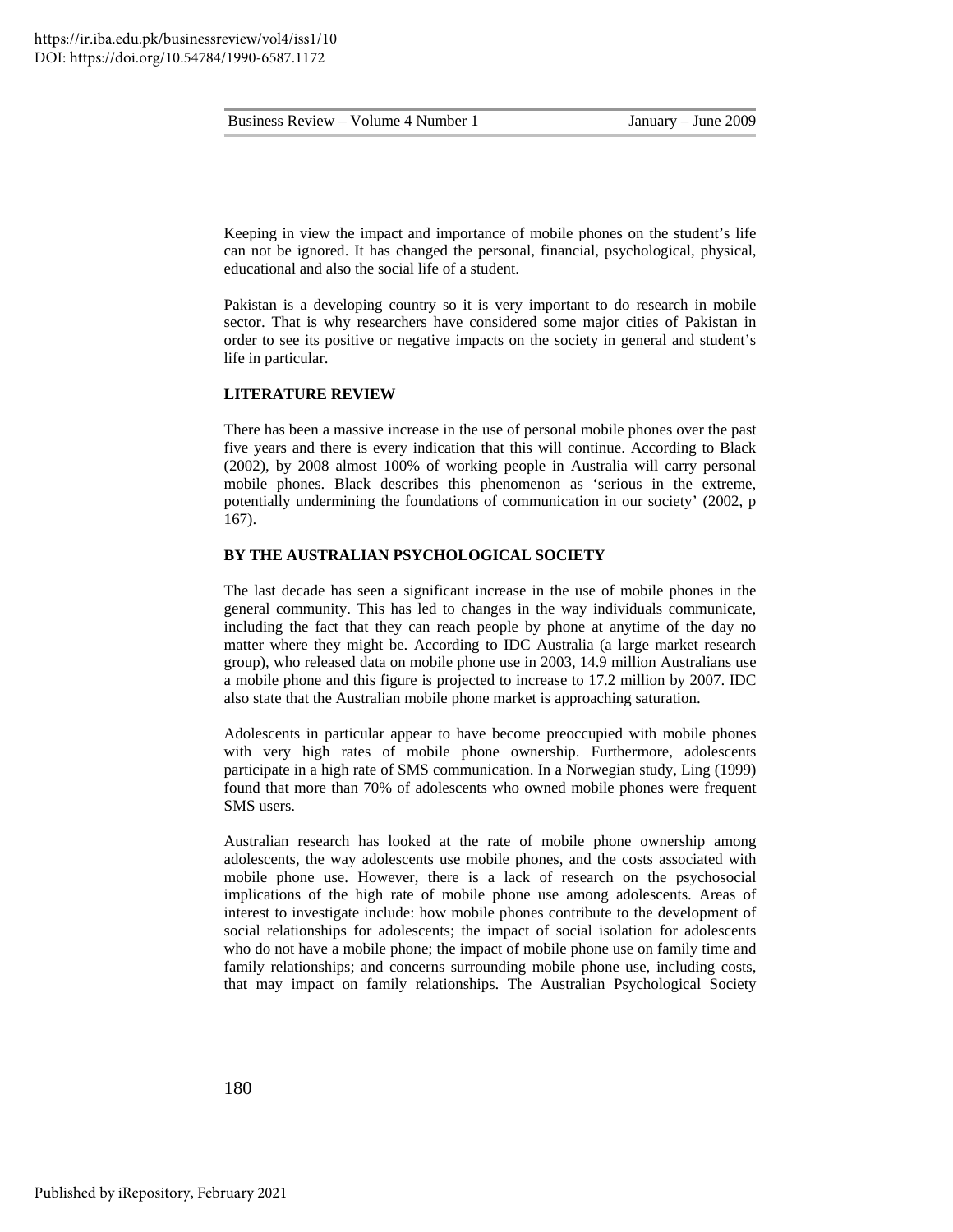conducted a survey to explore issues surrounding mobile phone use by adolescents with a specific focus on psychological and social issues.

Two focus groups were conducted with adolescents (one with younger adolescents in years 7 to 9 at school and one with older adolescents in years 10 to 12) to identify their views and issues around mobile phone use. Information gained from the focus groups was used to guide the development of two questionnaires on adolescent mobile phone use. Questions in the two questionnaires paralleled each other, with one questionnaire to be completed by adolescents and the other to be completed by parents of adolescents.

Two hundred and fifty eight adolescents in years 7 to 12 from schools in Melbourne (127) and Sydney (131), and 166 parents of adolescents, took part in the study. Schools that took part were considered to be in low- to middle-class areas. Of the adolescents, 54% were male and 46% were female. The majority of the adolescents (67%) fell in the group defined as younger (school years 7 to 9) and the remaining 33% were in the older group (school years 10 to 12). When conducting analyses of the results, group means were compared to investigate the effects of gender and the age level of the adolescent (younger or older) to see if any differences exist between these groups.

## **PSYCHOSOCIAL ASPECTS OF MOBILE PHONE USE AMONG ADOLESCENTS**

The Australian Psychological Society - November 2004 v32 younger age group is a prime market for mobile phone providers. Alternately, it may be that adolescents begin to abandon their mobile phones as they get older, although this is unlikely to explain results in this study as only 2% of adolescents reported having had a mobile phone at some time but no longer having one.

The age at which adolescents first got a mobile phone did not differ between males and females. Neither did the number of mobile phone calls made, however girls send significantly more SMS messages per week than do boys. There was also an age difference in mobile phone usage, with older adolescents more likely to make voice calls than younger adolescents.

In general, views on mobile phone use by adolescents were largely positive, with both parents and adolescents highlighting the positive aspects of mobile phone use rather than difficulties that have at times been identified with adolescent use of mobile phones. Nevertheless, a range of issues emerged from the study findings affecting adolescents and parents which require consideration. These findings will be discussed under the following topic headings, which were of particular interest in the current investigation: safety, peer and family relationships, and financial issues.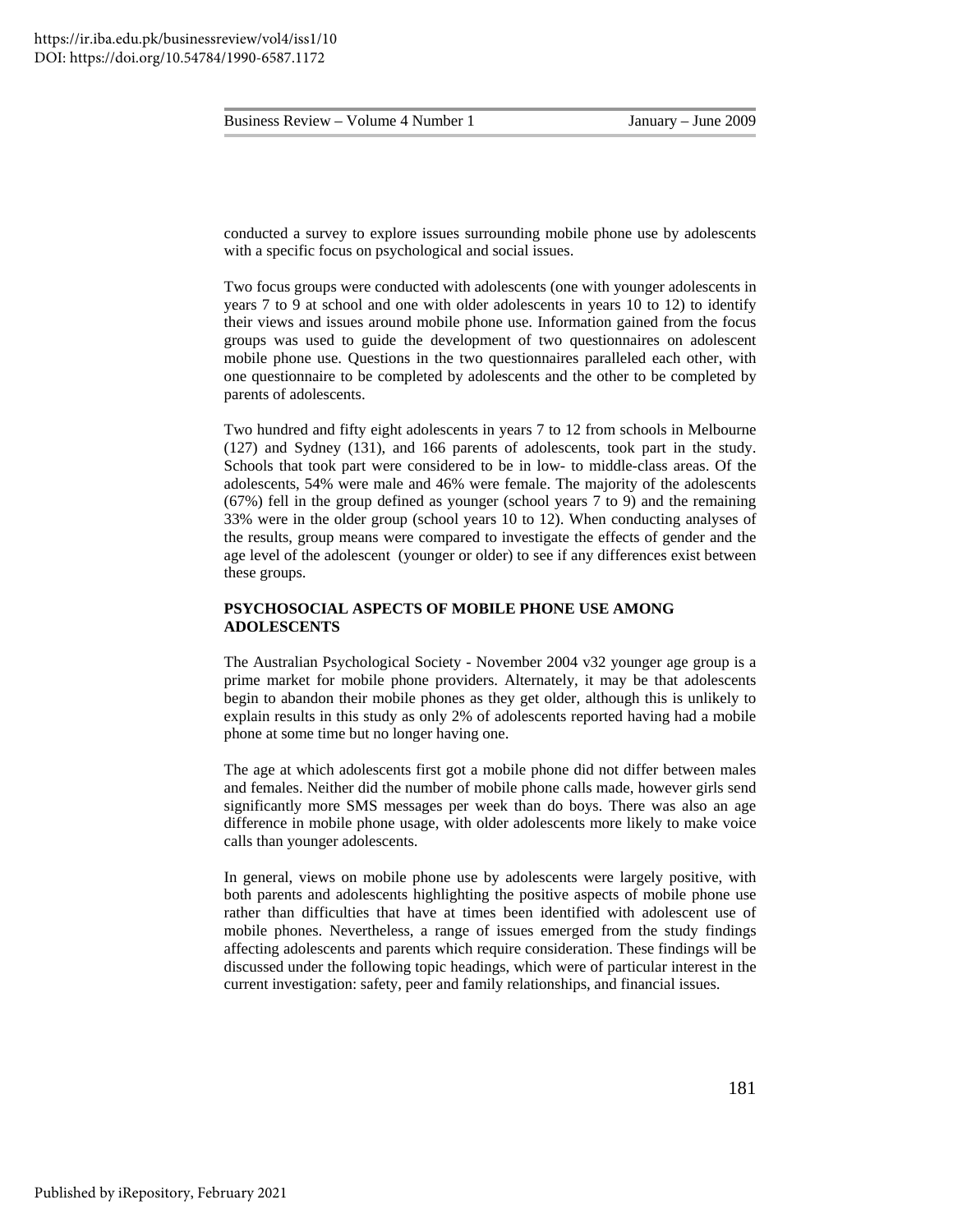## **SAFETY ISSUES**

The main reason highlighted by both parents and adolescents for getting a mobile phone was for contact with parents and safety. Facilitating contact between the adolescent and his or her parents was seen to be the primary purpose of having a mobile phone by many adolescents (43%) and parents (37%). The other prominent and probably related reason given was safety with 28% of adolescents and 48% of parents highlighting the need to have a mobile phone for safety in case of emergencies. Further 35% of parents in the study believed that their child was safer when away from the home because they had their mobile phone with them and 68% of parents believed that they knew where their child was at any time because they could contact him/her on the mobile phone. However, one parent did acknowledge that this was merely a perception and that knowing where her son was, was still based on trust. Older adolescents were more likely than younger adolescents to report feeling safer when going out because they have a mobile phone with them. However, this difference between older and younger adolescents' perceptions of safety may reflect the different activities that these age groups are likely to take part in.

Although parents of adolescents appear to believe that a mobile phone helps them to keep track of their children and that their children are safer because they can contact their parents using their mobile phone, this is not always successful, with 77% of parents of adolescents with mobile phones reporting that there has been an occasion when they needed to contact their child urgently but were unable to do so. Furthermore, 37% of adolescents reported an occasion when they needed to contact their parents urgently but were unable to because they were out of credit.

## **FAMILY RELATIONSHIPS**

Results reported above highlight the important role that mobile phones play in facilitating communication between parents and adolescents. Given that both parents and adolescents view the primary function of a mobile phone for adolescents as providing safety, but the fact is not the same.

## **PSYCHOSOCIAL ASPECTS OF MOBILE PHONE USE AMONG ADOLESCENTS**

The Australian Psychological Society - November 2004 v33

surprising that adolescents rated being able to contact parents at anytime and parents being able to contact them as 'very' or 'extremely' important (82% and 76% respectively). Surprisingly, for a large number of adolescents (58%), there were no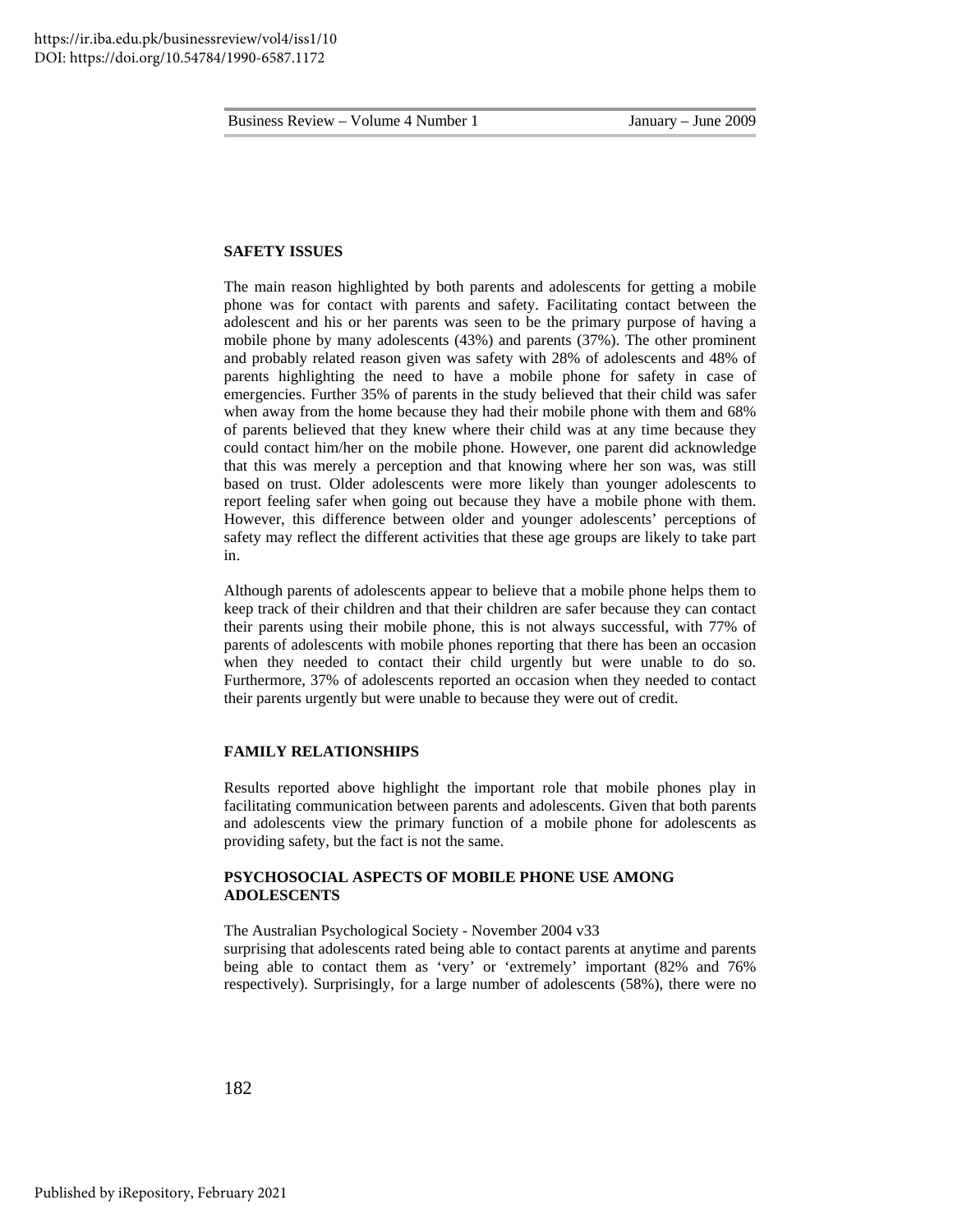rules set by parents regarding their mobile phone use. Analyses showed that parents were more likely to set rules for older adolescents than for the younger ones. It may be that adolescent mobile phone use generates more family problems as adolescents get older, or alternatively that it takes some time before parents view mobile phone use as an activity that requires rule setting.

For those adolescents who did have set rules about mobile phone use, the most common rule reported was having to leave their mobile phone out of their room at night (56%). Other rules included having to share a mobile phone with a sibling, using the phone only in emergencies, and not using the phone during meal times. Thirty per cent of adolescents reported 'always' sticking to the rules and 45% stated that they stick to the rules 'most of the time'. However, investigation of the results (as reported by the adolescent) demonstrated a significant association between the age of the adolescent and the likelihood that the adolescent would stick to the rules. As the age of the adolescent increased, it was less likely that they would abide by rules set by parents. In 12% of cases parents had confiscated their adolescent's mobile phone at some point as a form of punishment. Overall, however, few family difficulties emerging from adolescent mobile phone use were revealed in the study findings. Only a relatively small number of adolescents reported arguing with parents over mobile phone bills (16%) or the adolescent being on the mobile phone in general (4%). A further 6% of adolescents reported parents complaining because they did not spend enough time with them because they were always on the mobile phone, and 2% suggested that family time suffers because of their mobile phone use. Ten per cent of adolescents reported parents frequently asking them to get off the mobile phone late at night. An investigation of gender and age group differences showed that it was the younger adolescents who were significantly more likely than older adolescents to stay up late at night using their mobile phones. Consistent with this, parents of younger adolescents were significantly more likely to identify this as a problem than were parents of older adolescents. However, it may also be that parents of younger adolescents are more aware of their child's behaviour late at night than are parents of older adolescents.

A reasonably large number of adolescents (27%) reported using their mobile phone to organize activities that their parents were not aware of. However, only 6% of parents reported having called their adolescents on their mobile phone and found them to be doing something that they were not supposed to. As with the findings from the adolescent data, only a small number of parents reported conflict surrounding mobile phone bills (8%). The most common disagreement between adolescents and parents was parents having to continually ask their adolescent to get off the phone late at night (12%). In addition, 5% of parents stated that family time suffers because of their adolescent's mobile phone use. Nevertheless, only a small number of parents (5%) wished that their child did not have a mobile phone.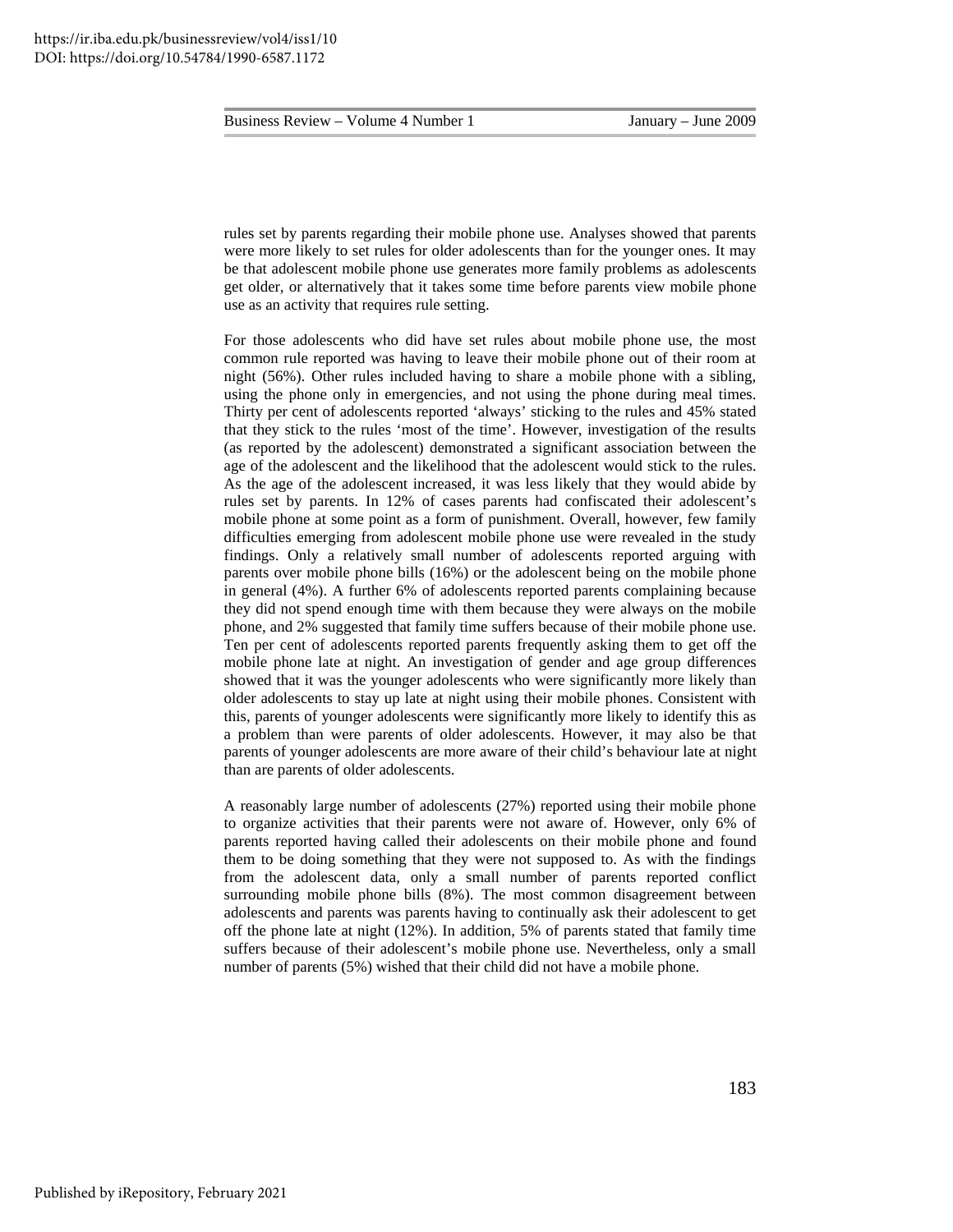## **PSYCHOSOCIAL ASPECTS OF MOBILE PHONE USE AMONG ADOLESCENTS**

The Australian Psychological Society - November 2004 v34

#### **PEER RELATIONSHIPS**

As well as for contacting parents, adolescents clearly view mobile phones as important for contacting friends. For a large number of adolescents (63%) over half of the calls they make using their mobile phone are to friends and for 19% of the adolescents in this study over three quarters of mobile phone calls they make were to friends. Older adolescents were significantly more likely to use their mobile phones for calling friends than were adolescents in the younger age group. In contrast, adolescents in the younger age group were significantly more likely to be contacting parents when making a voice call on their mobile phone.

Fifteen per cent of adolescents reported having more friends because they can be contacted on their mobile phone and 27% believe that having a mobile phone has improved their friendships. Mobile phones appear to have facilitated easier communication between adolescents, with 34% of adolescents admitting using SMS to flirt with someone who they were interested in, and a large number of adolescents (47%) reporting that they felt they could say things to others using SMS that they would not be able to say in person (significantly more for males). Interestingly, when reporting their view of adolescents who do not own a mobile phone, those adolescents who do own a mobile phone were highly positive: 91% of these adolescents reported that they 'respect kids who decide that they don't need a mobile phone', suggesting that these adolescents were not necessarily excluded.

Although 98% of adolescents reported that their school had rules about mobile phone use, only 46% of adolescents reported always sticking to the rules. Thirty-two per cent of adolescents reported using their mobile phone to SMS friends during class time with younger adolescents more likely to take part in SMS use during class time than the older adolescents.

A surprising number of adolescents reported a range of experiences that can be considered bullying through mobile phone use. Ten per cent of adolescents in this study reported having received threatening messages on their mobile phone and 29% stated that they had received messages from someone that they did not want to be in contact with. Further investigation revealed that the younger group of adolescents was significantly more likely to have experienced threatening messages than the older adolescents, suggesting that this form of bullying may be more common in the early secondary school years. Parent reports confirmed this finding, with parents of younger children more likely to report these negative effects of mobile phone use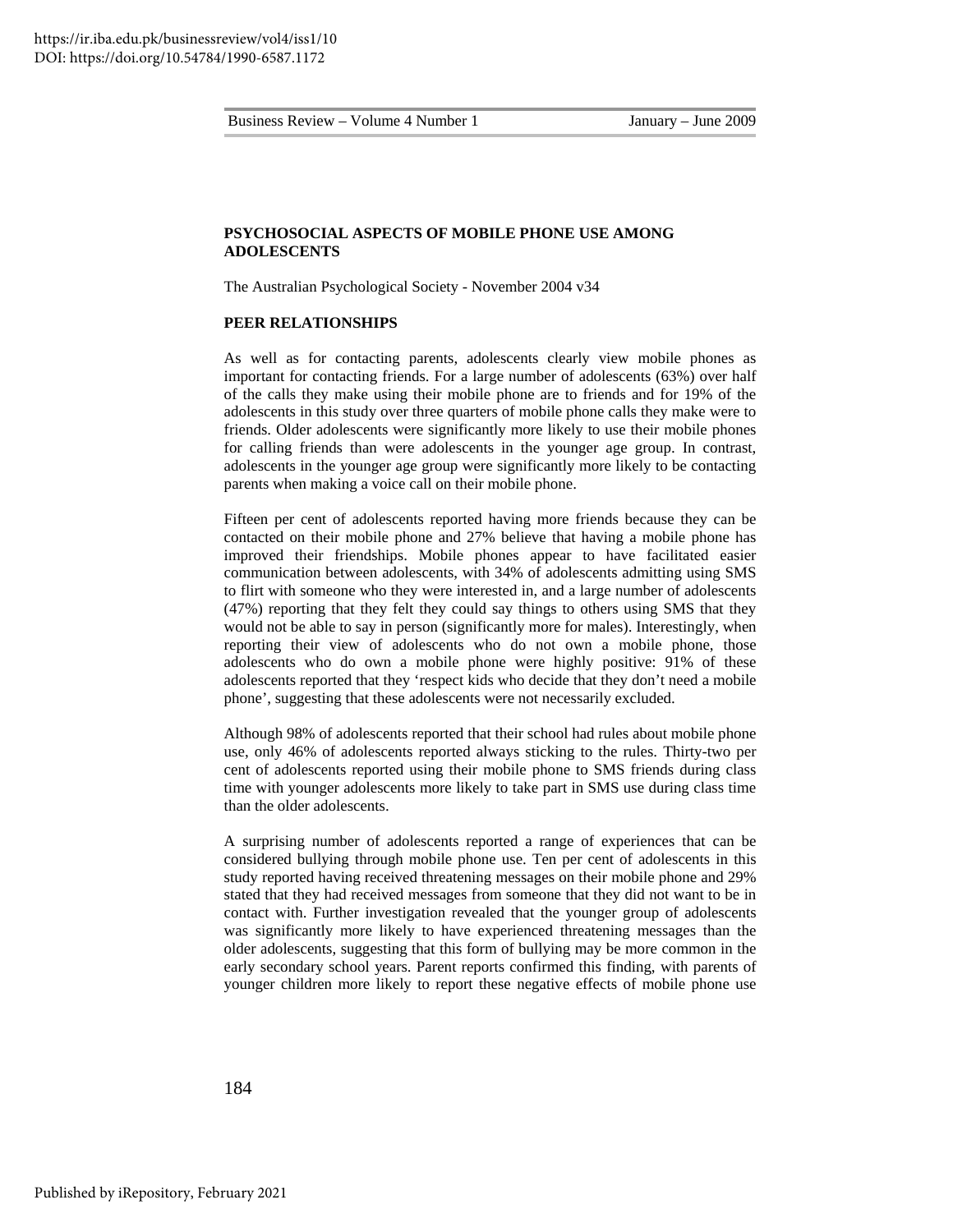experienced by their child. However, it is unclear whether this is because the younger adolescents are more likely to report being bullied using the mobile phone than are older adolescents. It also seems that the younger adolescents may be most attached to their mobile phones, as they were more likely than the older adolescents to report needing to return home to collect their phone if they forget it.

## **FINANCIAL ISSUES**

Recent studies have highlighted the financial costs for families associated with adolescent mobile phone use. The aim of this study in relation to costs was to investigate the impact that this added financial burden might have on family relationships.

The Australian Psychological Society - November 2004 v35

The results suggest Psychosocial aspects of mobile phone use among adolescents that for participants in this study mobile phone costs were not a major source of conflict within families. Consistent with earlier studies, the majority of adolescents in this study were on a pre-paid system (66%) with a large number of adolescents reporting that the parents chose this system because it allowed them to control costs (49%). For many adolescents, parents pay all of their mobile phone costs (51%) with a smaller number paying costs themselves (26%), sharing costs with parents (18%), and 5% of adolescents have other arrangements.

Some other studies have been conducted to make the best use of mobile phone, such as:A detailed research has been done on the Mobile Society (Cooper, G.Green, N., and R. Harper, 2005).

Researchers have also worked about the problem raised due to new media and cultural based perceptions of Cell phones (Leonardi, P.M, 2003), plus Critical studies in Media communication, 20(2), 160-179.

Few researchers have also discussed about Gender issues in college students Use of Instant Messaging. Journal of Language and Social Psychology 23(4): 397-423.

Some researchers studied about "Extention of hands, Children's and Teenager's relationship with the mobile phone", Oksman, V. and Rautiainen (2001).

Park, W.K. (2003). Mobile phone addiction: A case study was done through the Korean college students in order to see the positive and negative impacts of mobile phone.

Weilenmann, A. and C. Larsson (2001) have also worked about the Local use and sharing of Mobile phones in order to see its impacts.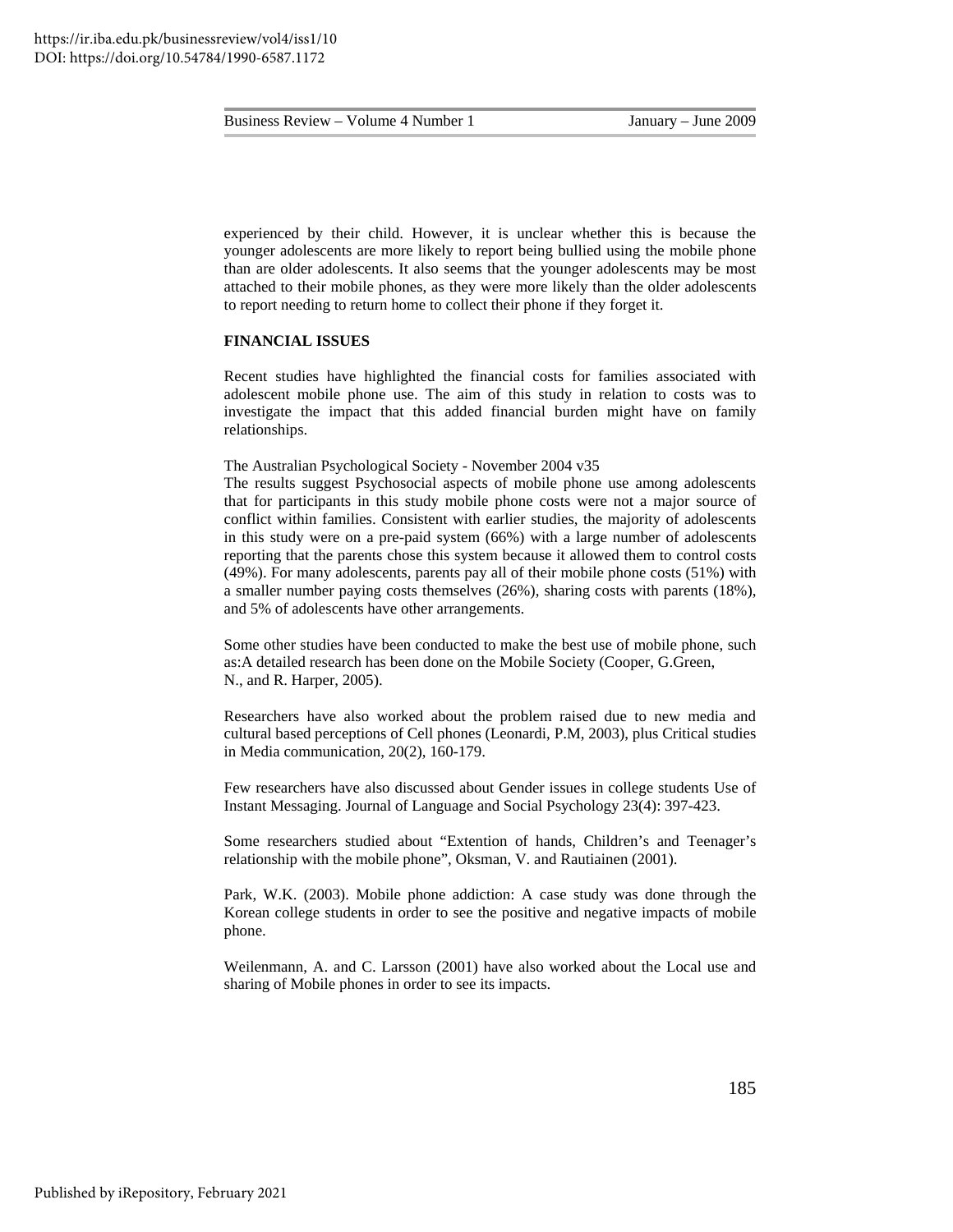So considering all of the above references, we felt that some research work must also be done for the students in Pakistan, in order to see its contribution in positive or negative sense.

## **THEORETICAL FRAMEWORK**

Present study is based on both independent and dependent variables. It consists of one independent variable i.e. "mobile phone". It means its impact on student's life. And others are dependent variables i.e. student's personal, psychological, physical, educational and social life. It means these independent variables are affected by the dependent variable.

## **HYPOTHESIS**

The hypothesis of research study is: Higher the exposure to mobile phone, greater will be its effects on the student's life.

> $Ho = 0$  $H1 \neq 0$

#### **DATA COLLECTION AND METHODOLOGY**

In the modern world, research has been considered as the most dedicated truth finding effort in various fields of life. Modern research is based on active process and procedure of question-answer and analysis of problems through relevant data and area of research work. The work is considered as the most systematic formula and intensive process of carrying on the scientific method of analysis about exciting problem or question (Saleem, 2001).

#### **SURVEY RESEARCH**

The researchers have used survey research particularly questionnaire method in this study. This is so exploratory in nature. The questionnaire has been designed according to nominal and ordinal scales of measurement. And covering different aspects of students life.(A copy of questionnaire is attached at the end of this article).

## **UNIVERSE OF THE STUDY**

All the students of area underlying Lahore, Peshawar, Islamabad, Karachi and Dera Ismail Khan are the population of the study. In this study only those students who are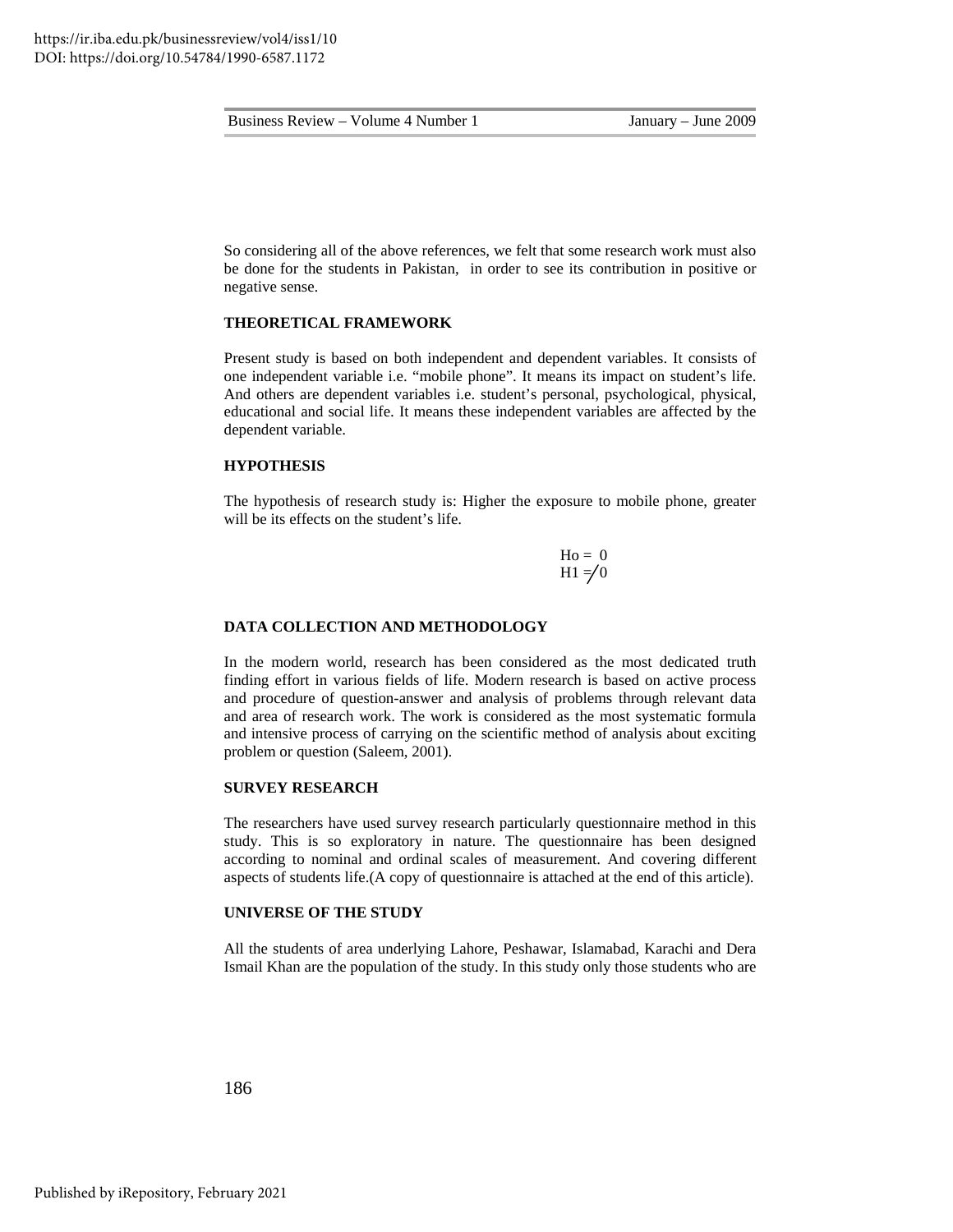studying in Matric, intermediate, bachelor, master and PhD are considered as our universe.

#### **RESEARCH QUESTION**

The research question is: How mobile phone has affected different aspect of student's life in positive or negative sense?

## **SAMPLING/ SAMPLE SIZE**

Researchers have collected data through Simple Random, Stratified, and convenience sampling from a sample of hundred respondents. And the whole population of students belongs to the five cities such as Peshawar, Islamabad, Karachi, Lahore and DIKhan , from Matric to PhD.

## **ANALYSIS OF THE DATA**

The primary data collected through the research techniques, as mentioned above, has been tabulated for the purpose of interpretation & analysis. Data collection and tabulation follow the analysis given here.

| Table # 1, Mobile Services |           |            |  |  |
|----------------------------|-----------|------------|--|--|
| Response<br>Category       | Frequency | Percentage |  |  |
| U fone                     | 28        | 28%        |  |  |
| Warid                      | 18        | 18%        |  |  |
| Mobilink                   | 23        | 23%        |  |  |
| Telenor                    | 6         | 6%         |  |  |
| Paktel                     | 4         | 4%         |  |  |
| N <sub>0</sub><br>Mobile   | 21        | 21%        |  |  |

 $T$  1,  $\frac{1}{2}$   $\frac{1}{2}$   $\frac{1}{2}$   $\frac{1}{2}$   $\frac{1}{2}$   $\frac{1}{2}$   $\frac{1}{2}$   $\frac{1}{2}$   $\frac{1}{2}$   $\frac{1}{2}$   $\frac{1}{2}$   $\frac{1}{2}$   $\frac{1}{2}$   $\frac{1}{2}$   $\frac{1}{2}$   $\frac{1}{2}$   $\frac{1}{2}$   $\frac{1}{2}$   $\frac{1}{2}$   $\frac{1}{2}$   $\frac{1}{2}$   $\frac{$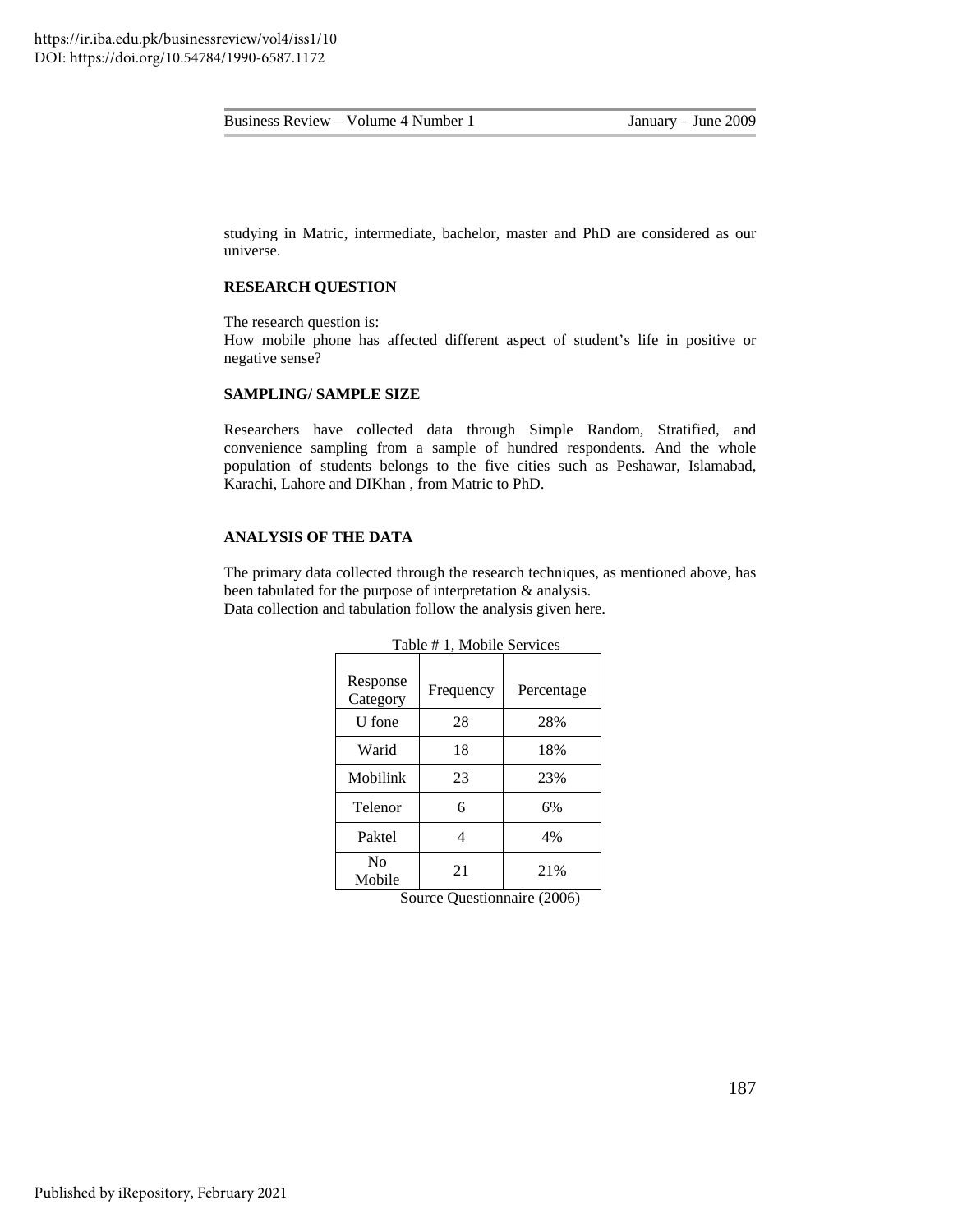

First of all we asked about the Mobile phone services generally used by the students. We found that students are mostly using U-fone (28%), and Paktel is being used by the students, which is 4%. And other details are as above.

| Response<br>Category | Frequency | Percentage |
|----------------------|-----------|------------|
| Sony Ericsson        | 18        | 18%        |
| Nokia                | 40        | 40%        |
| Samsung              | 12        | 12%        |
| Motorola             | 8         | 8%         |
| Others               | 2         | 2%         |

| Table # 2, Mobile phone brand. |  |  |  |
|--------------------------------|--|--|--|
|--------------------------------|--|--|--|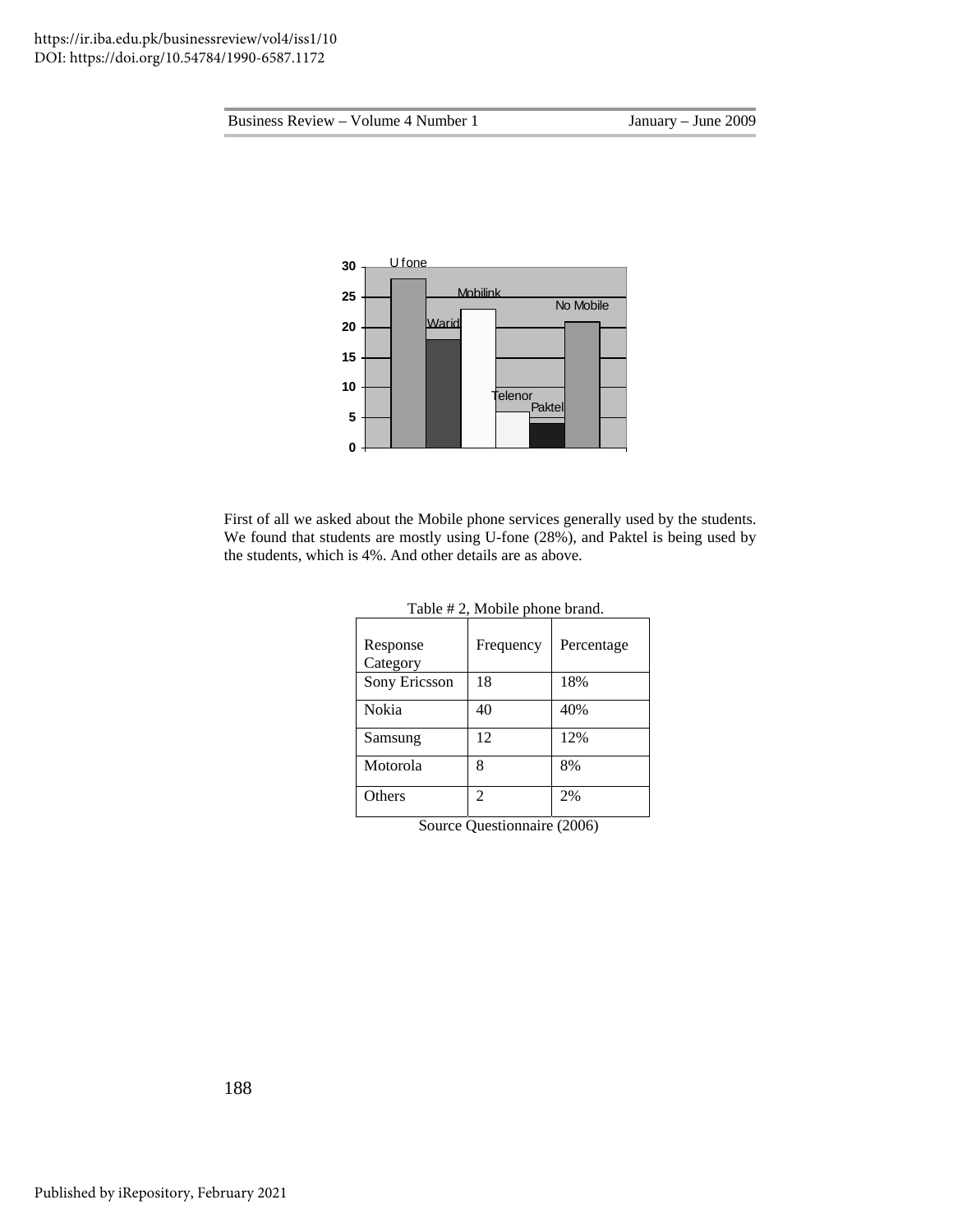

The above table depicts that mostly students are using Nokia mobile sets (40%). 2% of other brands and other details are mentioned as above.

| <b>T</b> able $\pi$ 5, I crobing imposites |           |            |  |  |
|--------------------------------------------|-----------|------------|--|--|
| Response<br>Category                       | Frequency | Percentage |  |  |
| Yes                                        | 65        | 65%        |  |  |
| No                                         | 35        | 35%        |  |  |

|  | Table #3, Personal Mobiles |  |
|--|----------------------------|--|
|--|----------------------------|--|

Source Questionnaire (2006)

Table #3 shows us that 65% students have their own mobile phone while others 35% do not have their own.

| $1$ able $\pi$ +, ividence for statical. |           |            |  |  |  |
|------------------------------------------|-----------|------------|--|--|--|
| <b>Response Category</b>                 | Frequency | Percentage |  |  |  |
| Yes                                      | 40        | 40%        |  |  |  |
| N <sub>0</sub>                           | 60        | 60%        |  |  |  |

|  |  |  |  | Table #4, Mobile for student |  |
|--|--|--|--|------------------------------|--|
|  |  |  |  |                              |  |

Source Questionnaire (2006)

This table tells us that 60% students think that there is no need of mobile phone for the students but on the other side 40% students say that it is must for the students.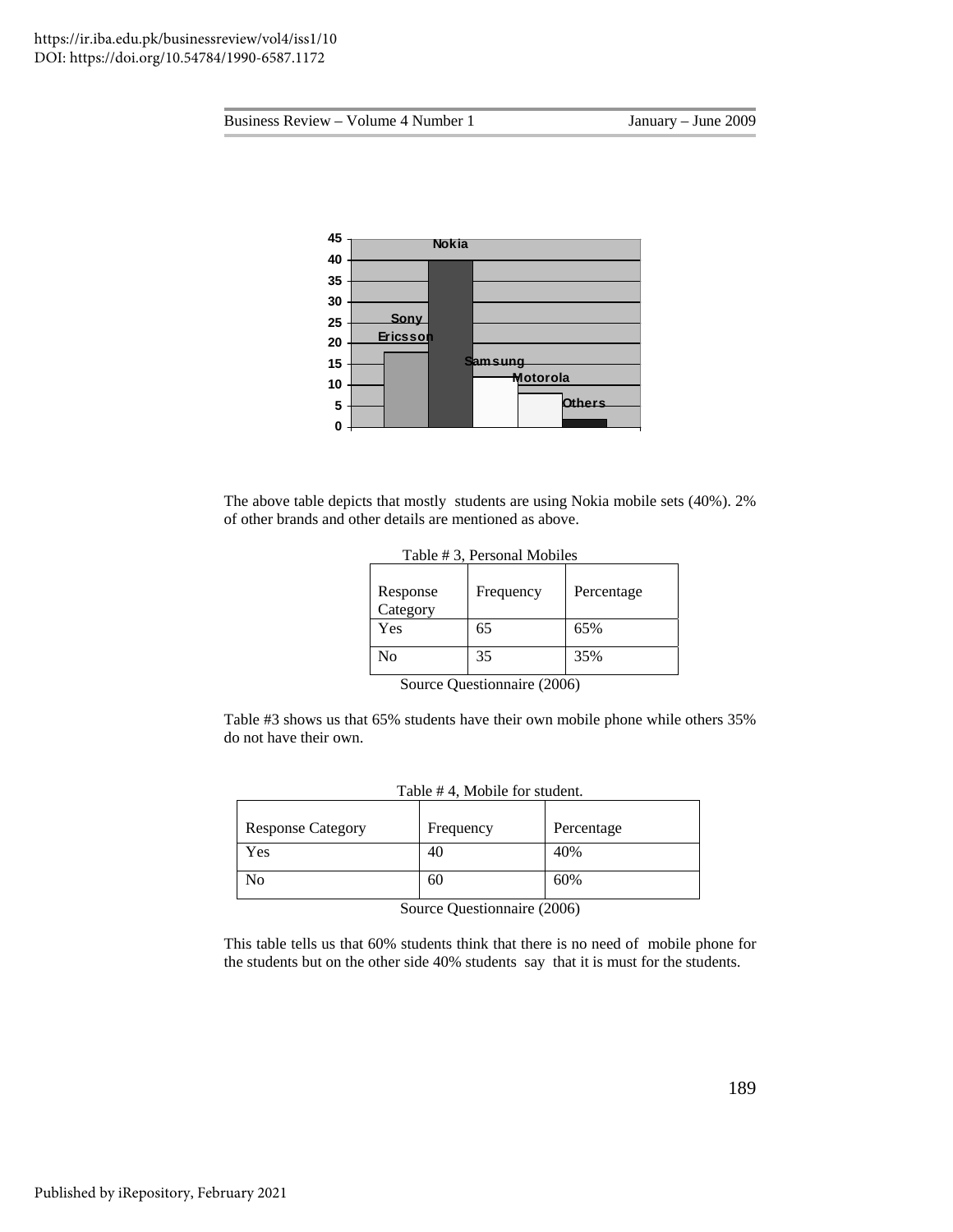| $14010$ $\mu$ $\sigma$ , $1400$ $\mu$ $\sigma$ and $1400$ |                                           |            |  |  |  |
|-----------------------------------------------------------|-------------------------------------------|------------|--|--|--|
| <b>Response Category</b>                                  | Frequency                                 | Percentage |  |  |  |
| Calls                                                     | 30                                        | 30%        |  |  |  |
| <b>Using Camera</b>                                       | 20                                        | 20%        |  |  |  |
| Blue<br>Message<br>using<br>Tooth or infrared             | 50                                        | 50%        |  |  |  |
|                                                           | $\Omega$ . $\Omega$ . $\Omega$ . $\Omega$ |            |  |  |  |

| Table #5, Mobile and cheating |  |  |  |
|-------------------------------|--|--|--|
|-------------------------------|--|--|--|

Source Questionnaire (2006)

By seeing this above table we can say that mobile is being used for cheating in the examinations and the most useful method for cheating is messaging using IR or Blue tooth (50 %). And other details are mentioned as above.

|                             | $1$ able $\pi$ o, $D$ any consumption of time. |            |  |  |  |  |
|-----------------------------|------------------------------------------------|------------|--|--|--|--|
| Response<br>Category        | Frequency                                      | Percentage |  |  |  |  |
| $1-20$ min                  | 35                                             | 35%        |  |  |  |  |
| $20-60$ min                 | 15                                             | 15%        |  |  |  |  |
| More<br>than<br>one<br>hour | 25                                             | 25%        |  |  |  |  |

Table # 6, Daily consumption of time.

Source Questionnaire (2006)

| 40 |            |           |             |  |
|----|------------|-----------|-------------|--|
|    | $1-20$ min |           | <b>More</b> |  |
| 35 |            |           | than one    |  |
| 30 |            |           |             |  |
|    |            |           | hour        |  |
| 25 |            | $20 - 60$ |             |  |
| 20 |            |           |             |  |
|    |            | min       |             |  |
| 15 |            |           |             |  |
| 10 |            |           |             |  |
|    |            |           |             |  |
| 5  |            |           |             |  |
| 0  |            |           |             |  |
|    |            |           |             |  |

The above table shows us that mostly students spend 1-20 min. i.e (35%) a day, and 25% students have no mobile phones. Other details are above.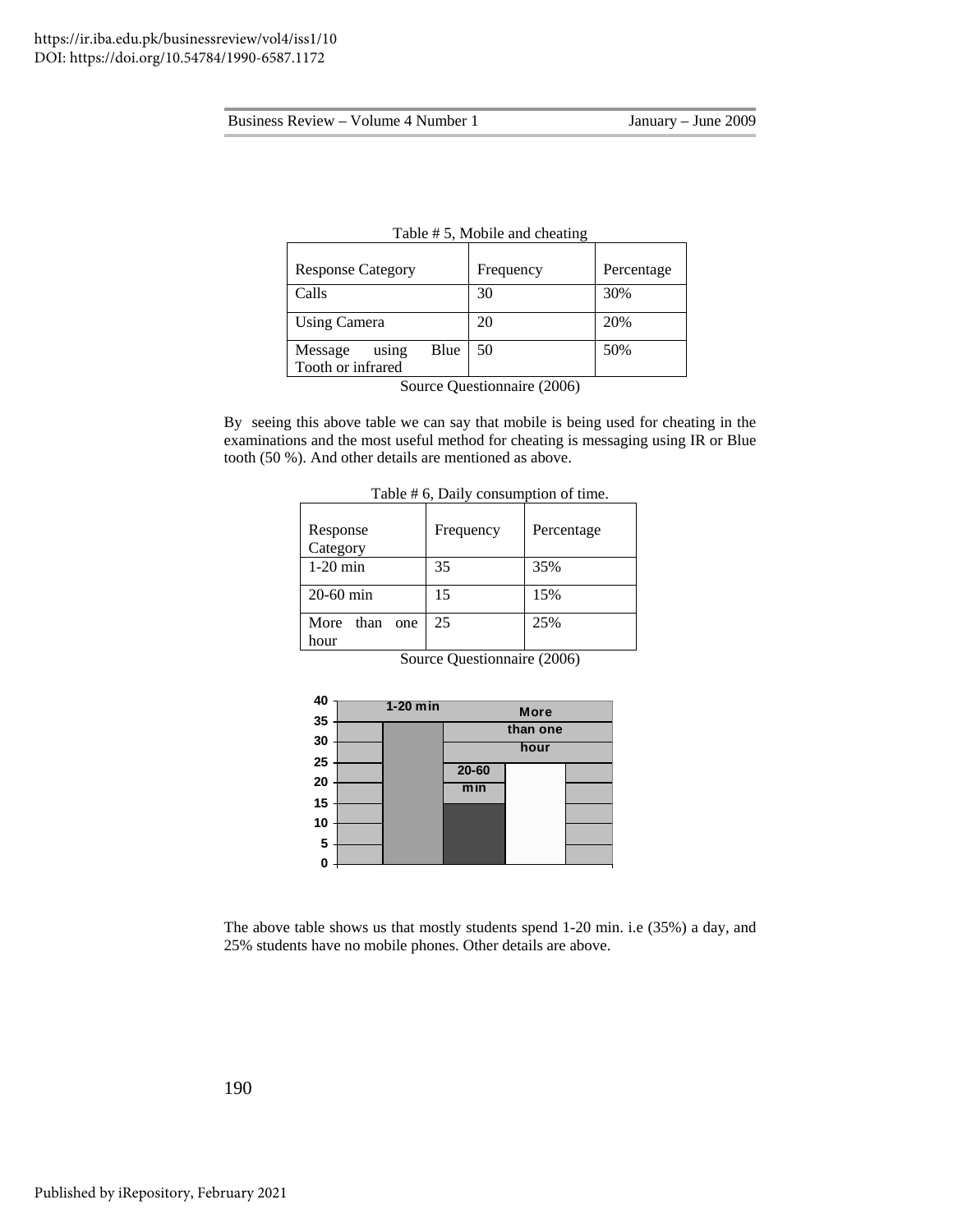| $r_{\rm max}$ , stage of $\sigma_{\rm max}$ moone phone. |           |            |  |  |
|----------------------------------------------------------|-----------|------------|--|--|
| Response<br>Category                                     | Frequency | Percentage |  |  |
| Childhood                                                | 2         | 2%         |  |  |
| Teen Age                                                 | 33        | 33%        |  |  |
| Adulthood                                                | 40        | 40%        |  |  |
| N.A                                                      | 25        | 25%        |  |  |

## Table # 7, Stage of buying mobile phone.

Source Questionnaire (2006)



According to upper facts we can say that 40% students have bought their mobile phones in the stage of adulthood and other details are as above.

| Response<br>Category | Frequency | Percentage |
|----------------------|-----------|------------|
| $1 - 5$              | 29        | 29%        |
| $6 - 15$             | 26        | 26%        |
| More than 15         | 20        | 20%        |
| No mobiles           | 25        | 25%        |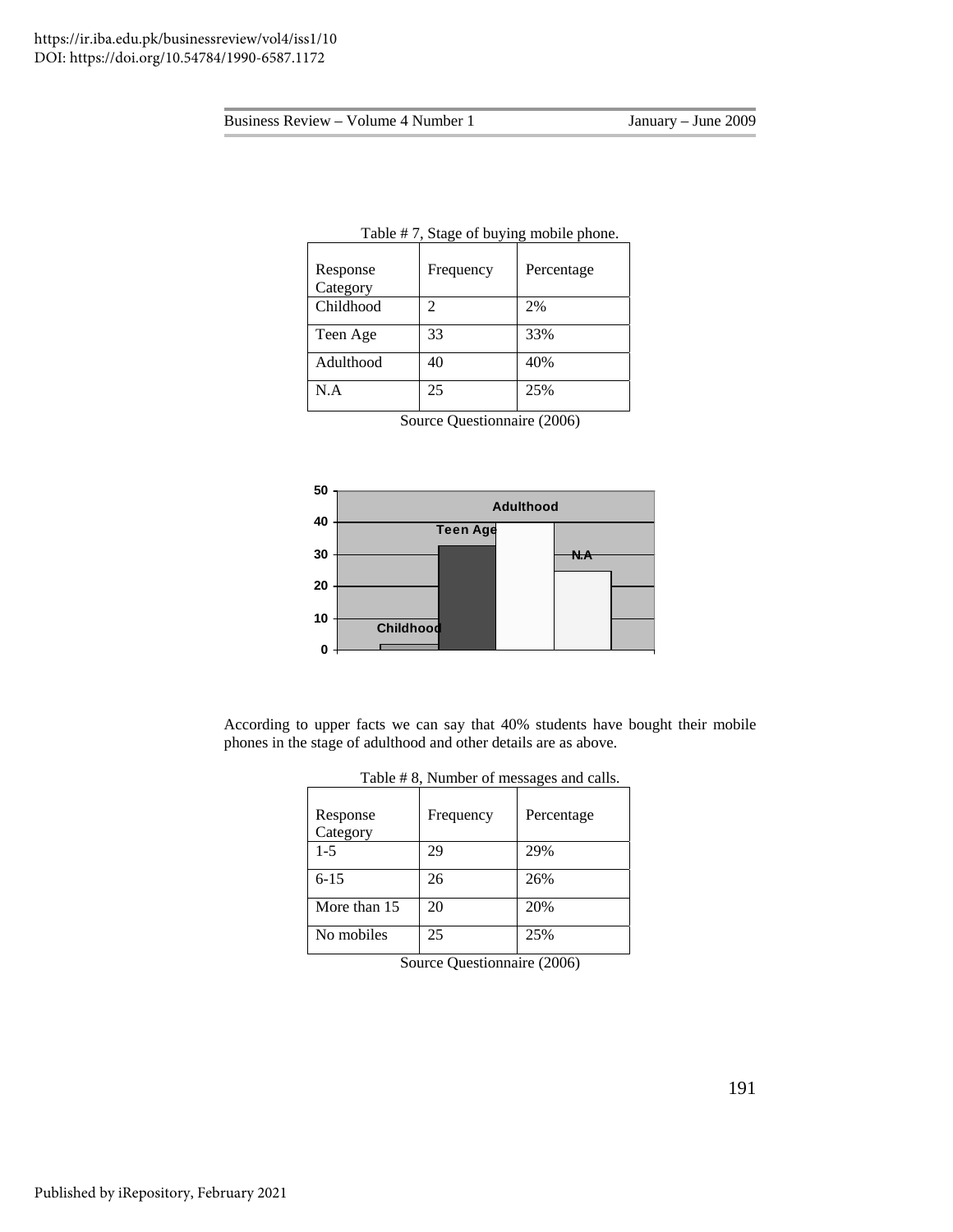

This above table depicts that 29% students do 1-5 total messages and calls a day and 20% students mostly do more than 15 messages a day. Others have no mobile phones.

| raone <i>n &gt;</i> , main purpose or moone phone. |           |            |  |  |
|----------------------------------------------------|-----------|------------|--|--|
| <b>Response Category</b>                           | Frequency | Percentage |  |  |
| For General Purpose/<br>For Friend Ship            | 38        | 38%        |  |  |
| To contact with parents                            | 30        | 30%        |  |  |
| <b>For Business</b>                                | 3         | 3%         |  |  |
| For Study                                          | 4         | 4%         |  |  |
| No Mobile                                          | 25        | 25%        |  |  |

Table # 9, Main purpose of mobile phone.

Source Questionnaire (2006)

Above table shows us that the main purpose for buying mobile phone is for friendship and general purposes. And other details are above in table #9.

|  | Table #10, Motivation for buying mobile phone. |  |  |
|--|------------------------------------------------|--|--|
|  |                                                |  |  |

| Response  | Frequency | Percentage |
|-----------|-----------|------------|
| Category  |           |            |
| Friends   | 9         | 19%        |
| Parents   |           | 8%         |
| Necessity | 36        | 36 %       |
| Status    |           | 12%        |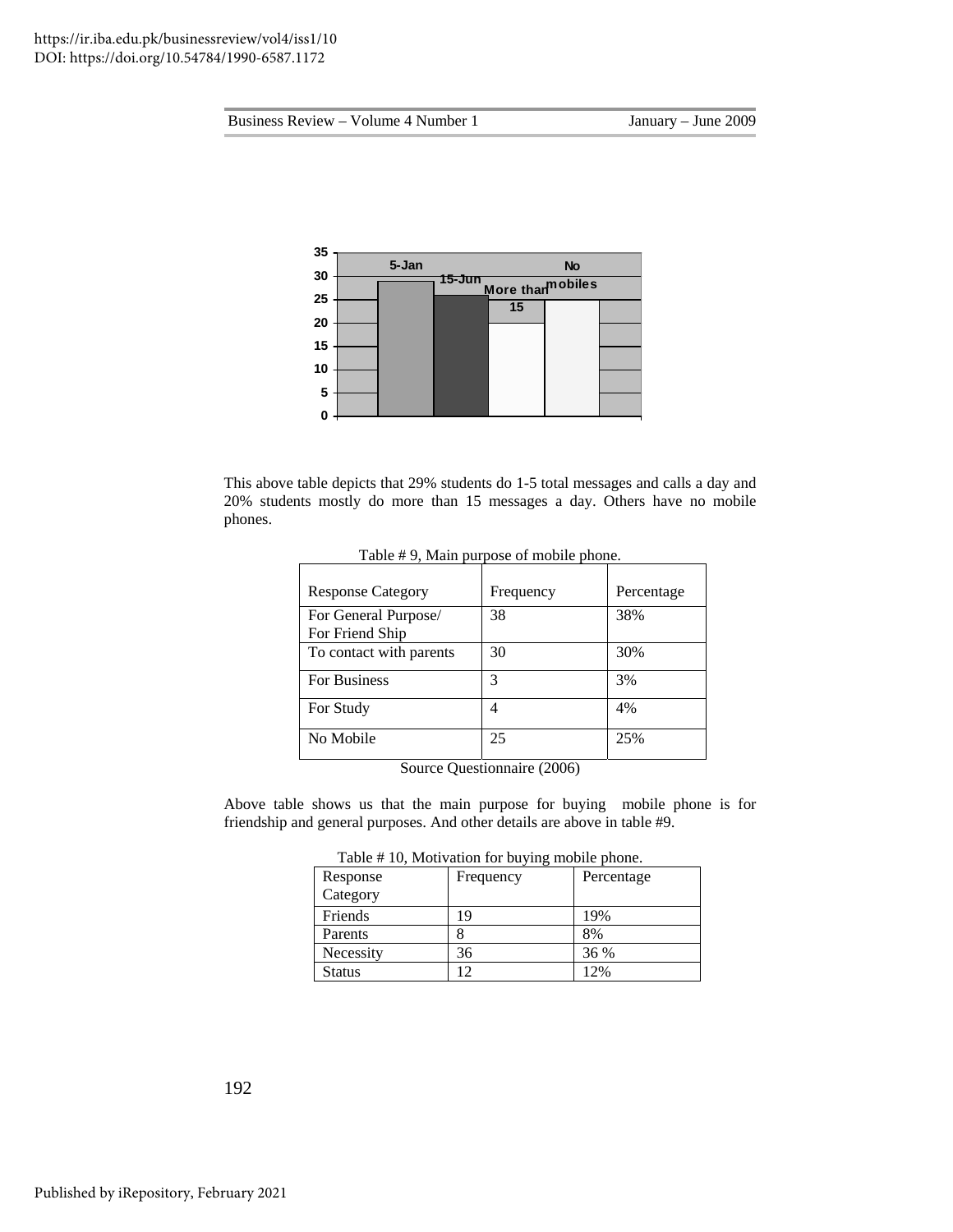

Upper figures show that 36% students are motivated to buy mobile phones due to necessity and other details are a s above in table 10 .

Table # 11, Monthly mobile expenses.

| <b>Response Category</b> | Frequency | Percentage |
|--------------------------|-----------|------------|
|                          |           |            |
| Rs100-250                | 25        | 25%        |
| Rs250-600                | 35        | 35%        |
| More than Rs 600         | 15        | 15%        |
| No mobile phone          | 25        | 25%        |

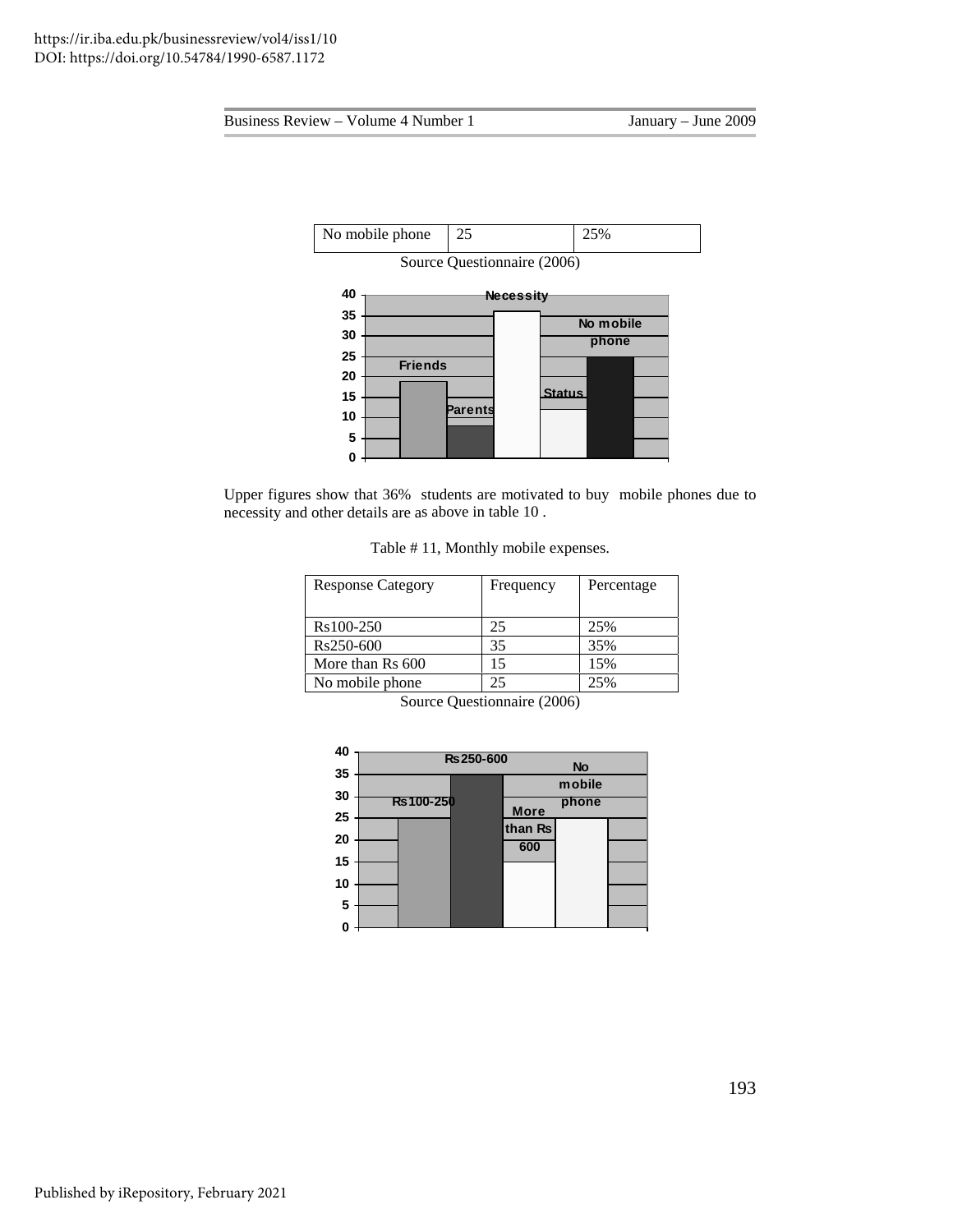| Business Review – Volume 4 Number 1 |  |  |  |  |  |
|-------------------------------------|--|--|--|--|--|
|-------------------------------------|--|--|--|--|--|

Above table shows that 35% students spend Rs:250-600 monthly and other details are in above table 11.

| <b>Response Category</b> | Frequency | Percentage |
|--------------------------|-----------|------------|
| Pocket money             | 30        | 30%        |
| Parents                  | 38        | 38%        |
| Friends                  |           | 4%         |
| Illegal way              | 3         | 3%         |
| No mobile phone          | 25        | 25%        |

Table #12, Mobile phone expenses paid by.

Source Questionnaire (2006)



Table #12 illustrates that mostly 38% students pay their mobile phone expenses through parents. And other details are given.

|  | Table #13, Average buying power of mobile phone. |
|--|--------------------------------------------------|
|  |                                                  |

| <b>Response Category</b> | Frequency | Percentage |
|--------------------------|-----------|------------|
| 1000-2000                |           | 5%         |
| 2000-4000                | 25        | 25%        |
| More than 4000           | 45        | 45%        |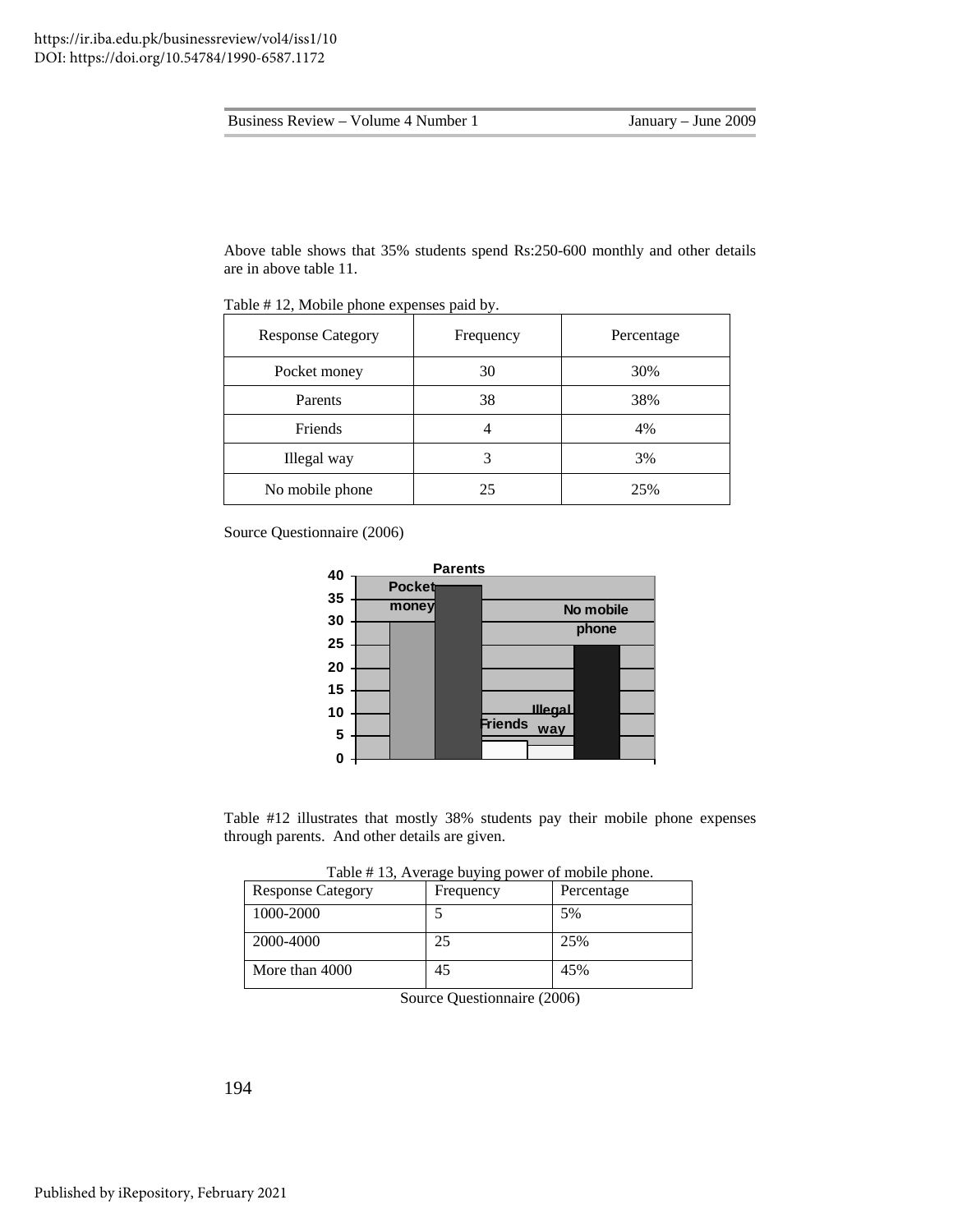| Business Review – Volume 4 Number 1 | January – June 2009 |
|-------------------------------------|---------------------|
|-------------------------------------|---------------------|

Table#13 depicts that 45% students have the mobile phone of more than Rs: 4000 and other details are given.

| $1.4014$ $1.1111$ $1.11001$ $1.1011$ $1.1011$ $1.1011$ |           |            |
|--------------------------------------------------------|-----------|------------|
| <b>Response Category</b>                               | Frequency | Percentage |
| 1-6 months                                             | Q         | 19%        |
| $6-12$ months                                          | 25        | 25%        |
| More than one year                                     | 39        | 39%        |

Table # 14, Mobile phone changing time period.

Source Questionnaire (2006)

Table no. 14 shows that 39% students usually replace their mobile phone with in more than one year, while 19% replace with in 6 months. Other details are given.

Table #15, Mobile phone and social plus psychological problems.

| <b>Response Category</b> | Frequency | Percentage |
|--------------------------|-----------|------------|
| Yes                      | 79        | 79%        |
| No                       |           | 15%        |

Source Questionnaire (2006)

Table 15 shows that from a sample of 100 students 79% students have said that, mobile phone has increased the social and psychological problems. And 15% have given positive response.

| Response       | Frequency | Percentage |
|----------------|-----------|------------|
| Category       |           |            |
| Unknown        | 42        | 42%        |
| missed calls   |           |            |
| Unknown        | 30        | 30%        |
| messages       |           |            |
| <b>Network</b> | 21        | 21%        |
| problems       |           |            |
| Misuse<br>of   | 7         | 7%         |
| camera         |           |            |

Table # 16, Main disturbing feature of mobile phone.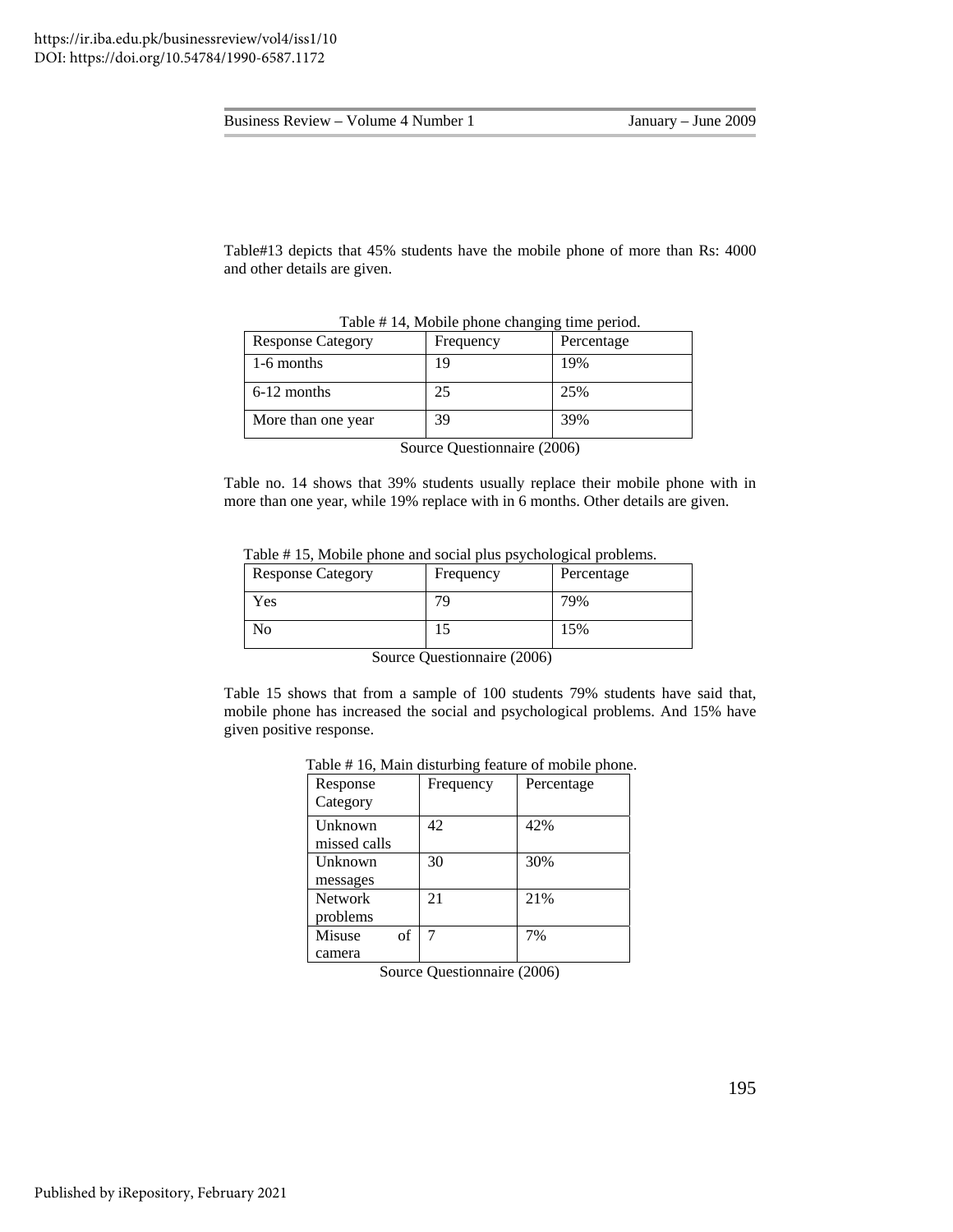

Table 16 depicts that the main disturbing feature of a mobile phone is unknown missed calls and other details are as above.

| Table #17, Mobile rules in educational institutions |  |
|-----------------------------------------------------|--|
|-----------------------------------------------------|--|

| <b>Response Category</b> | Frequency | Percentage |
|--------------------------|-----------|------------|
| Yes                      | 90        | 90%        |
| No                       |           | 10%        |

Source Questionnaire (2006)

Table no. 17 gives us the fact that 90% students say that there must be proper rules and regulations regarding institution and proper manners should be adopted. While 10% students have given negative response.

| <b>Response Category</b> | Frequency | Percentage |
|--------------------------|-----------|------------|
| Silent                   | 56        | 56%        |
| Off                      | 37        | 37%        |
| )n                       |           | 7%         |

Table #18, During study mobile must be

Source Questionnaire (2006)

Table 18 shows us that 56% students say usually mobile must be kept silent during the study, while other facts are given.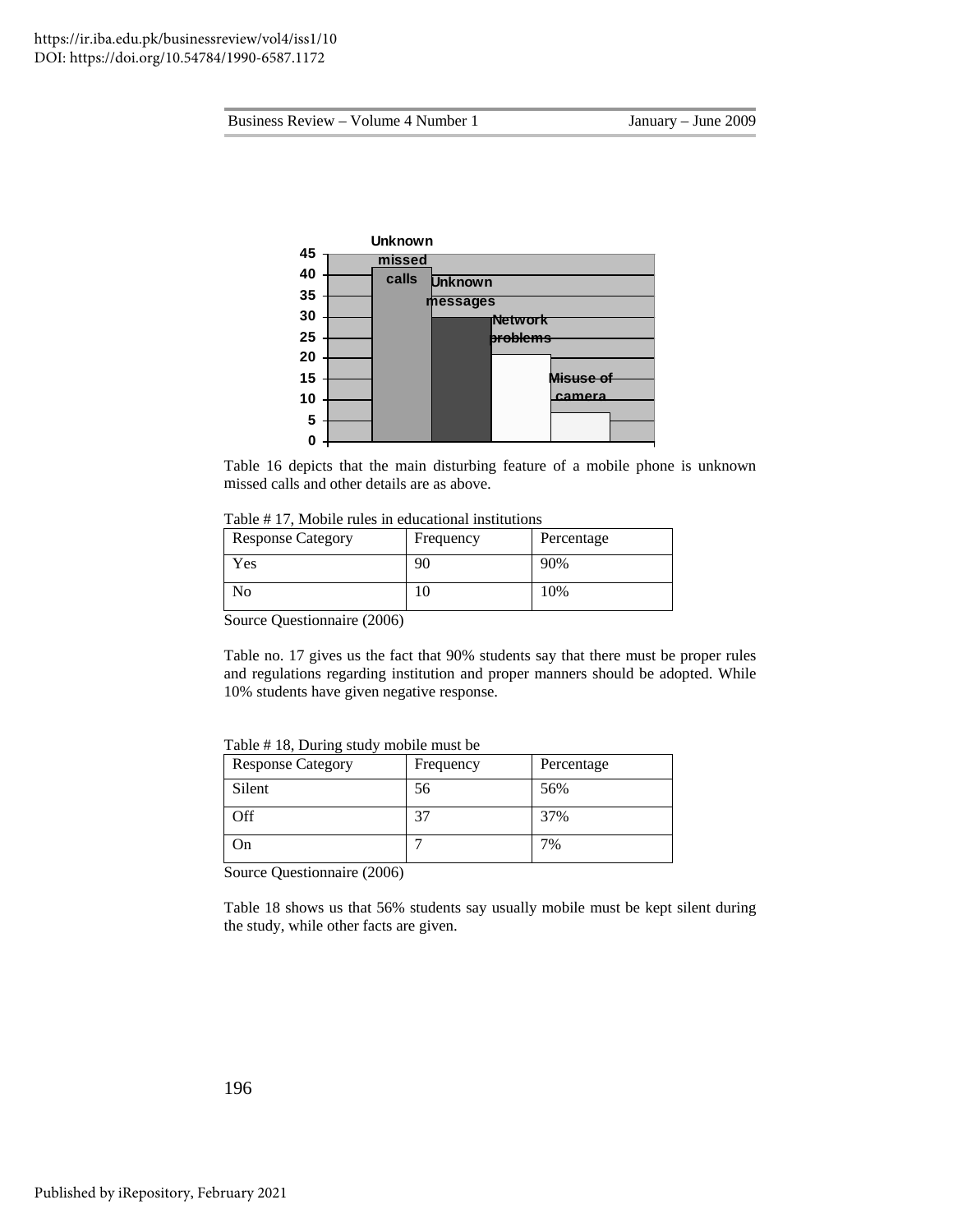| <b>Response Category</b> | Frequency | Percentage |
|--------------------------|-----------|------------|
| Mobile                   | 44        | 44%        |
| <b>Personal Contact</b>  | 30        | 30%        |
| Internet                 | 20        | 20%        |

Source Questionnaire (2006)Table # 20,

students like to share their social events through using this device. Other details are also given. Table 19 shows us that society is affected by the use of mobile phone because 44%

#### Mobile industry as a career

| <b>Response Category</b> | Frequency | Percentage |
|--------------------------|-----------|------------|
| Yes                      | 54        | 54%        |
| No                       | 46        | 46%        |

Source Questionnaire (2006)

Mobile sector has also changed the employment preferences because 54% students said that they would like to join the mobile sector as a career and 46% have given the negative response.

#### Table # 21, Messages are mostly

| <b>Response Category</b> | Frequency | Percentage |
|--------------------------|-----------|------------|
| Informative              | 51        | 51%        |
| Vulgar                   |           | 11%        |
| Greeting                 | 30        | 30%        |

Source Questionnaire (2006)

Table no. 21 depicts that mostly students messages are informative while remaining options are Vulgar and Greeting etc.

## Table # 22, Students mostly use mobile

| <b>Response Category</b> | Frequency | Percentage |
|--------------------------|-----------|------------|
| Positively               | 36        | 36%        |
| Negatively               | 64        | 64%        |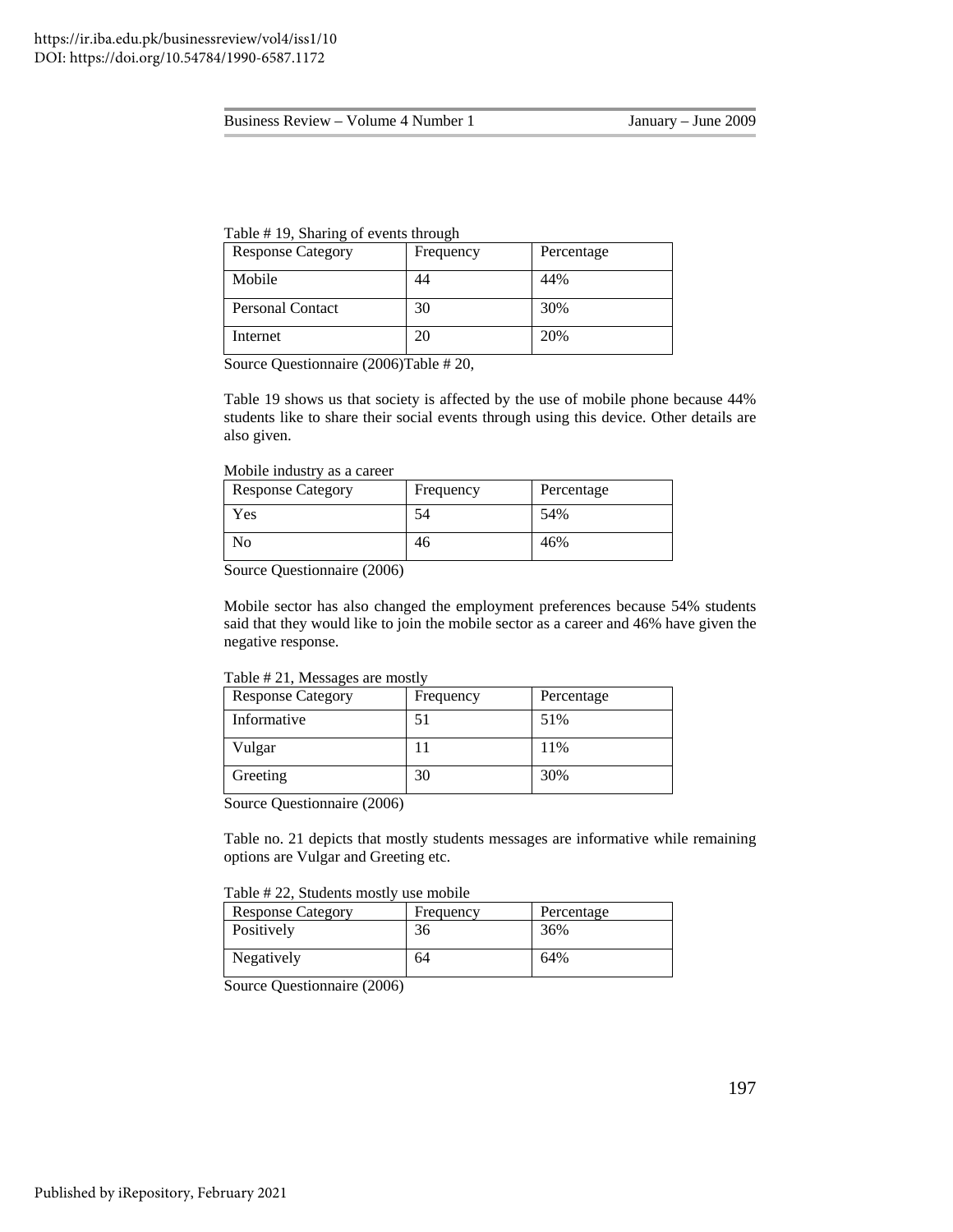|  | Business Review – | - Volume 4 Number 1 |
|--|-------------------|---------------------|
|--|-------------------|---------------------|

Table 22 shows that 64% students use mobile phone in negative sense, while 36% use this device positively.

| I ave $#$ 25, informed priorite gives early additional. |           |            |
|---------------------------------------------------------|-----------|------------|
| <b>Response Category</b>                                | Frequency | Percentage |
| Yes                                                     | 84        | 84%        |
| No                                                      | 10        | 16%        |

 $2.4 - 1.4$  $T_{a}L1_{a} + 22_{a}M_{a}L1$ 

Source Questionnaire (2006)

Table no. 23 shows us the fact that mobile phone has given early adulthood to the students and other facts are given in the above table.

#### **RESULTS AND CONCLUSIONS**

are using Mobilink and 18% students are the subscribers of Warid Telecom. Nokia is the most useable brand by the students. 60% students have said that there is no need of personal mobile, while 40 % response is positive. 50% students have given the response that, mobile pone can be used for cheating purpose through messaging and blue tooth etc. 35% students daily consume 1-20 minutes, while 25% students consume more than one hour regarding use of cell phone. The results of this study show that 65% students have their own mobile phones, while 35% do not have their own. Mostly 28% students are using U-fone, while 23%

Results also show that mostly students have bought their cell pone in adulthood. And 9% students do 1-5 messages a day. Mostly students have bought their cell phone 2 these expenses are generally paid by their parents. Students mostly like to buy a phone more than Rs. 4000 and generally replace it after one year. Majority of student have said that mobile phone has increased both social and psychological problems. During the study 56% have said that it should be kept silent and there for general purposes. Generally its expenses varies from Rs: 250-600 monthly and should also be problem rules and regulations regarding use of mobile phone.

## **A THOUGHT FOR A DIGITAL AGE**

much to ensure the smooth integration of the technology into our society, both in terms of equipment design and aesthetics, and through initiatives which help train Aside from yet-unanswered questions relating to health, the positive use of mobile technologies lies largely in our hands – in the hands of government, when it comes to environmental issues and safety regulations; in the hands of operators, who can do people in mobile phone etiquette; in the hands of employers, who can take pains to ensure staff with corporate mobiles are not abused; and ultimately, in the hands of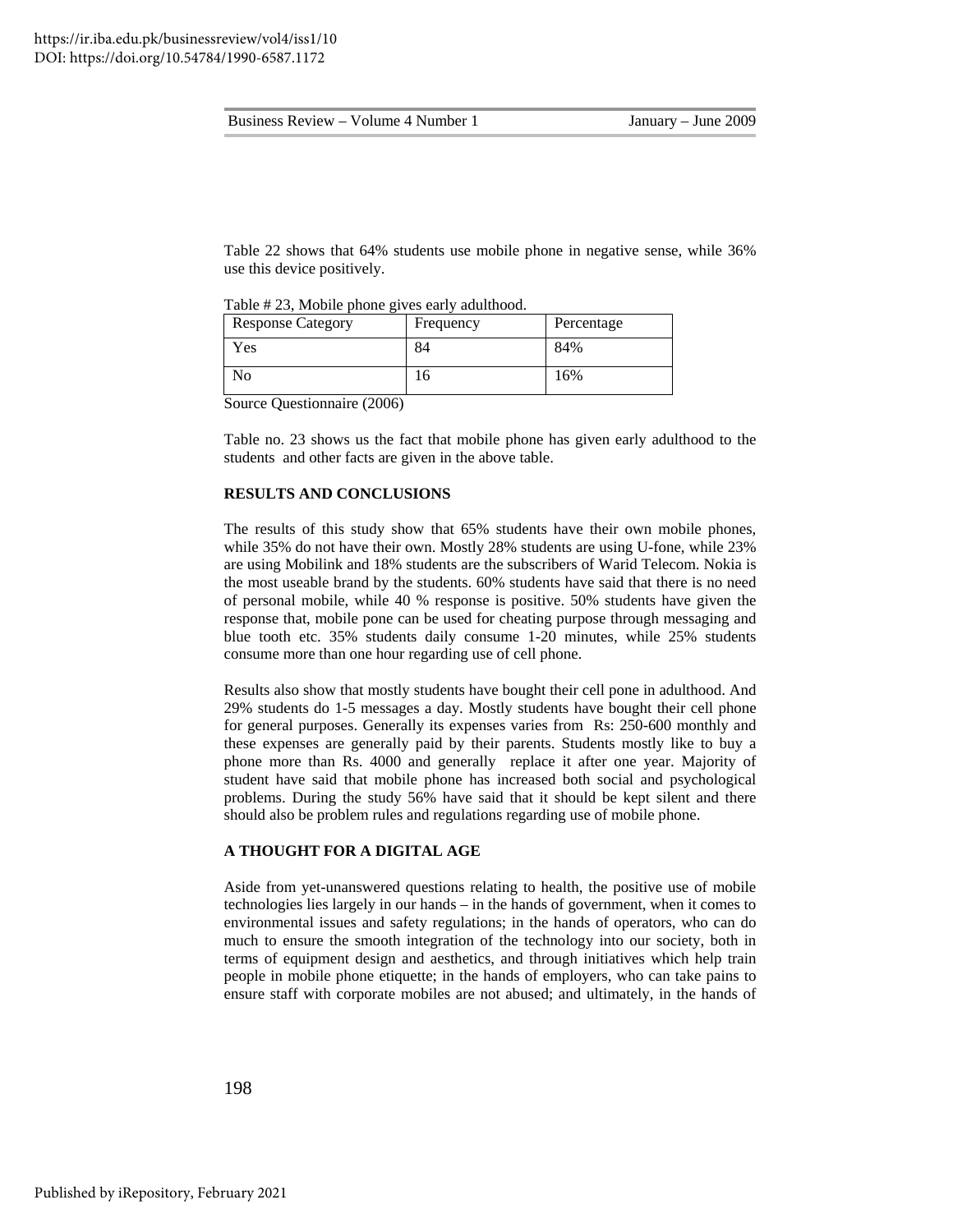| Business Review – Volume 4 Number 1 |
|-------------------------------------|
|                                     |

users, who need to cultivate a greater level of awareness and work to ensure that their phone use does not negatively impact the lives of those around them.

## **SUGGESTIONS**

- The student himself must be very careful and self responsible regarding positive use of mobile phone.
- The Educational institutions must establish some rules and regulations regarding use of mobile phone.
- Govt. must also take positive steps and must apply the mobile manners.
- Society must create positive awareness regarding use of mobile phone.
- Parents are also responsible to keep an eye over their children and must tell them about the prospects and consequences of mobile phone.
- Parents and adolescents/students should discuss expectations regarding mobile phone use and form an agreement when the phone is first purchased to ensure that parent's and adolescent's understanding match.
- should be implemented as soon as the phone is purchased to ensure that • If parents are concerned about the adolescent's mobile phone use, rules poor habits do not develop, as they are more difficult to change later on.
- Parents should ask their students to keep their mobile phones on and to answer them when out without parental supervision so that they can always be contacted.
- Parents should encourage adolescents/students to discuss openly with them if they feel they are the victim of mobile phone bullying or harassment. •
- A responsible attitude to the cost of mobile phone ownership should be discussed as a stand-alone, important issue.

## **REFER ENCES**

Agar, J. (2003). *Constant Touch: A Global History of the Mobile Phone*. Cam bridge, Icon Books.

Bakalis, S., M. Ablern, et al. (1997). The Adoption and Use of Mobile Telephony in Europe. *Communications on the Move: The Experience of Mobile Telephony in the 1990s, COST248 Report.* L. Haddon.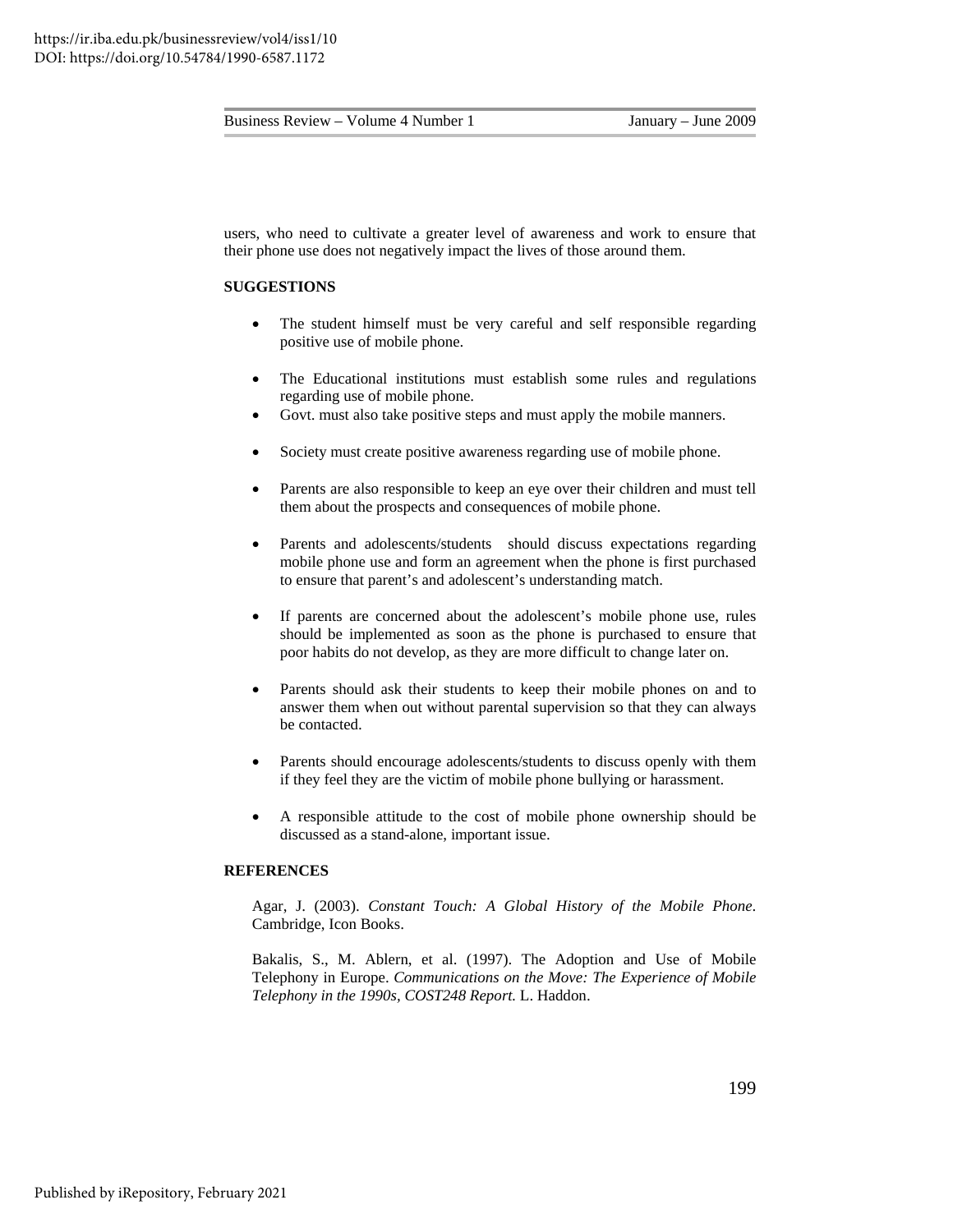Baron, N. S. (2004). See You Online: Gender Issues in College Student Use of Instant Messaging. Journal of Language and Social Psychology 23(4): pp 397-23. 4

Brown, B. (2001). Studying the Use of Mobile Technology. *Wireless World*. B. Brown, N. Green and R. Harper. London, Springer.

Byrne, R. and B. Findlay (2004). Preference for SMS versus Telephone Calls in Initiating Romantic Relationships. *Australian Journal of Emerging Technologies*  and Society 2(1).

communication society: A cross-cultural analysis of available evidence on the social uses of wireless communication technology. Conference: Wireless Castells, M., Fernandez-Ardevol, M., Qiu, J. L., & Sey, A. (2004) The mobile *Communication Policies and Prospects: A Global Perspective*, Los Angeles, University of Southern California.

Cooper, G. Green, N., and R. Harper. (December 2005). The Mobile Society, Berg.

Crabtree, J., M. Nathan, and S. Roberts (2003). MobileUK: Mobile Phones & EverydayLife .http://www.theworkfoundation.com/research/isociety/MobileUK\_main.jsp. The Work Foundation – iSociety

Donner, J. (2005). The use of mobile phones by microentrepreneurs in Kigali,

Fortunati L., J. E. Katz and R. Riciini. (2003). *Mediating the Human Body:* Technology, Communication and Fashion. Lea.

Leonardi, P. M. (2003). Problematizing "new media": Culturally based perceptions of cell phones, computers among United States' Latinos. Critical Studies in Media Communication, 20(2), pp 160-179.

Mariscal, J. and E. Rivera (2005) New Trends in Mobile Communications in Latin America.

Nyíri, K. (2003). Mobile Communication: Social and Political Effects. Vienna, Passagen Verlag.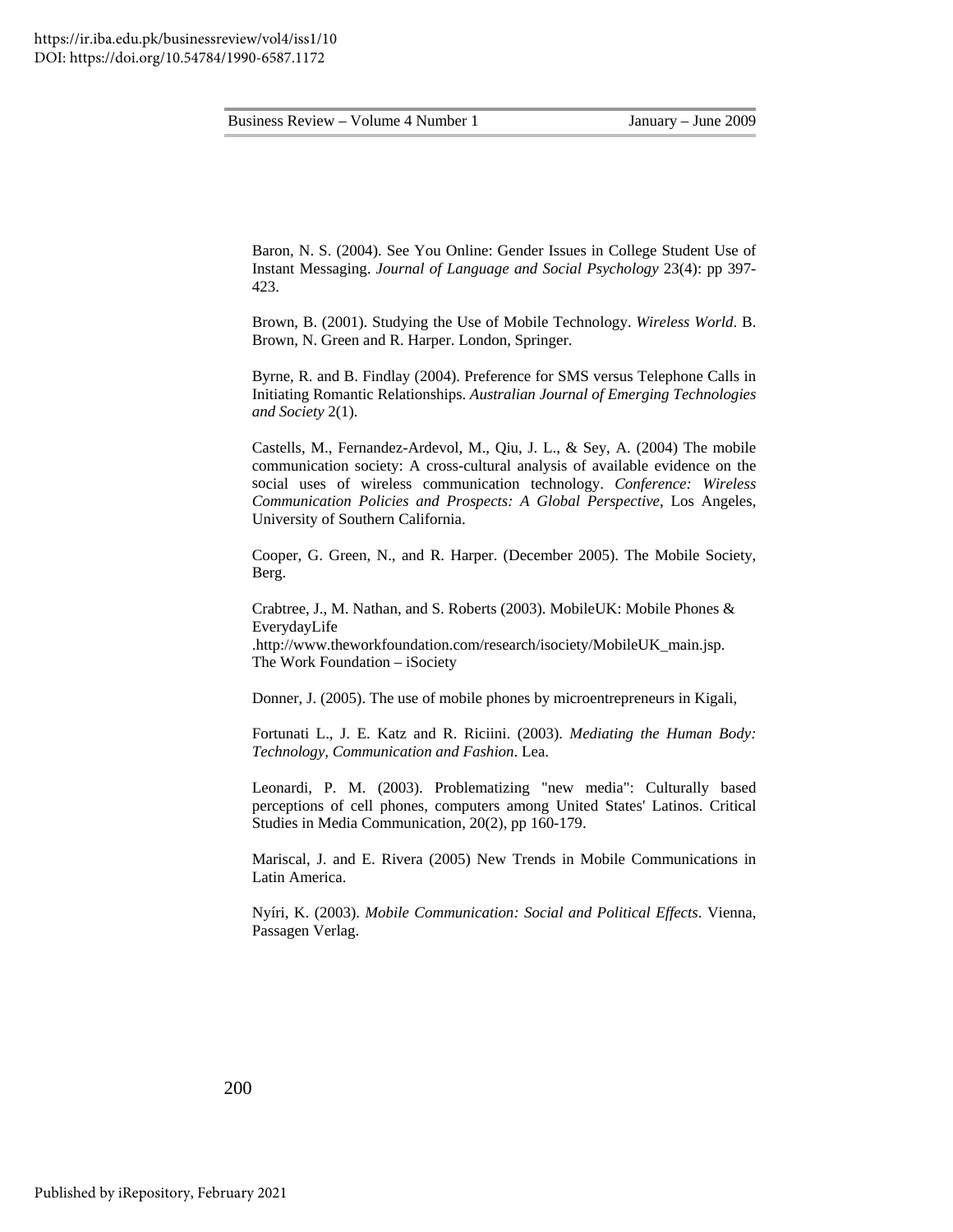Oksman, V. (2002). Wireless Kids Mobile Communication Cultures of Teenagers. *European Media Technology and Everyday Life*, London, pp 23-26 April.

Oksman, V. and P. Rautiainen (2001). Extension of the Hand. Children's and Teenager's Relationship with the Mobile Phone. A Case Study of Finland. The Human Body Between Technologies, Communication and Fashion. L. Fortunati. Milano, FrancoAngeli.

Palen, L., Salzman, M. and E. Youngs (2001). Discovery and Integration of Mobile Communications in Everyday Life, *Personal and Ubiquitous Computing*  $(5):2$ 

Using and Understanding Mobile Telephony in *Wireless World*. B. Brown, N. Green and R. Harper. London, United Kingdom, Springer. Palen, L. and M. Salzman (2001). Welcome to the Wireless World: Problems

students. Mobile Communication and the Renegotiation of the Social Sphere, Grimstad, Norway, pp 22-24 June. Park, W. K. (2003). Mobile phone addiction: A case study of Korean college

report no. 23/02. Foundation for Research in Economics and Business Administration, Bergen, Norway http://ikt.hia.no/perep/publications.htm Pedersen. P. E. (2002). The adoption of text messaging services among Norwegian teens: development and test of an extended adoption model. SNF-

Public Places. Journal of Mundane Behavior (2)3. Persson, A. (2001). Intimacy Among Strangers: On Mobile Telephone Calls in

Plant, S. (2001). On the Mobile: The Effects of Mobile Telephones on Social and Individual Life. Motorola.

Reid, D. and F. Reid (2004). Insights into the Social and Psychological Effects of SMS Text Messaging.

http://www. 160characters.org/documents/SocialEffectsOfTextMessaging.pdf

Smith, S. A. (2001). 'Until there's evidence there's no comment': Risk, Fear and the Mobile Phone. *Politics of a Digitial Present: An Inventory of Australian Net Culture, Criticism and Theory*. H. Brown et al. (Eds.) Melbourne: Fibreculture Publications.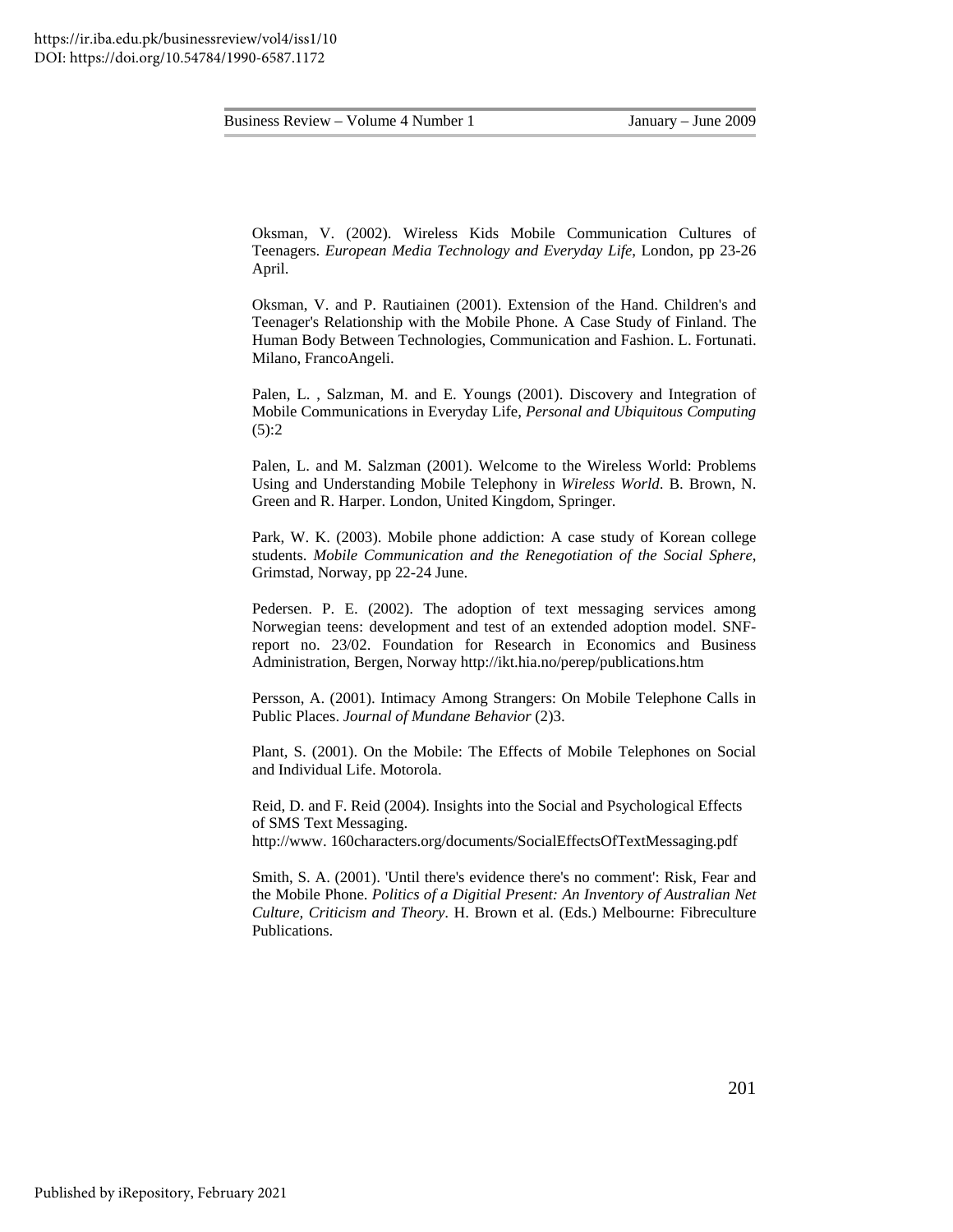Stone, A. (2004). Designing scalable, effective mobile learning for multiple technologies in Learning with mobile devices: research and development, Learning and Skills Development Agency.

Thiel, S. M. (2004). Passing Notes and 'Dear Diaries' for the Digital Age?: Adolescent Girls and Identity Articulation Through Instant Messagaging as a Orleans, Louisiana, USA, May pp 27-31 Personal Record. *International Communication Association Conference*, New

Waverman, L. (2005). Mobile Telecommunications and Economic Growth.

Web Site: Center for Mobile Communication Studies, Rutgers University ttp://www.scils.rutgers.edu/ci/cmcs/ h

Phones. Wireless World. B. Brown, N. Green and R. Harper . London: Springer. Weilenmann, A. and C. Larsson (2001). Local Use and Sharing of Mobile

Yoon, K. (2003). Youth Sociality and Globalisation: An ethnographic study of young Koreans' mobile phone use, PhD Thesis, Cultural Studies and Sociology, University of Birmingham.

## On **The Impact of Mobile Phones on a Student's Life Research Questionnaire**

- ------------------------------------------------- **1. Gender** ------------------------------
- **2. Age:** --------------------------------------------------------------------------------
- **. City:** ---------------------------------------------------------------------------- **3**

(Tick any one option of the following answers)

## **. You are a student of 4**

(i. Middle, ii. Matric, iii. Intermediate, iv. Graduation, v. Master, vi. Ph.D ).

**5. Do you have your own mobile Phone?** (Yes or No)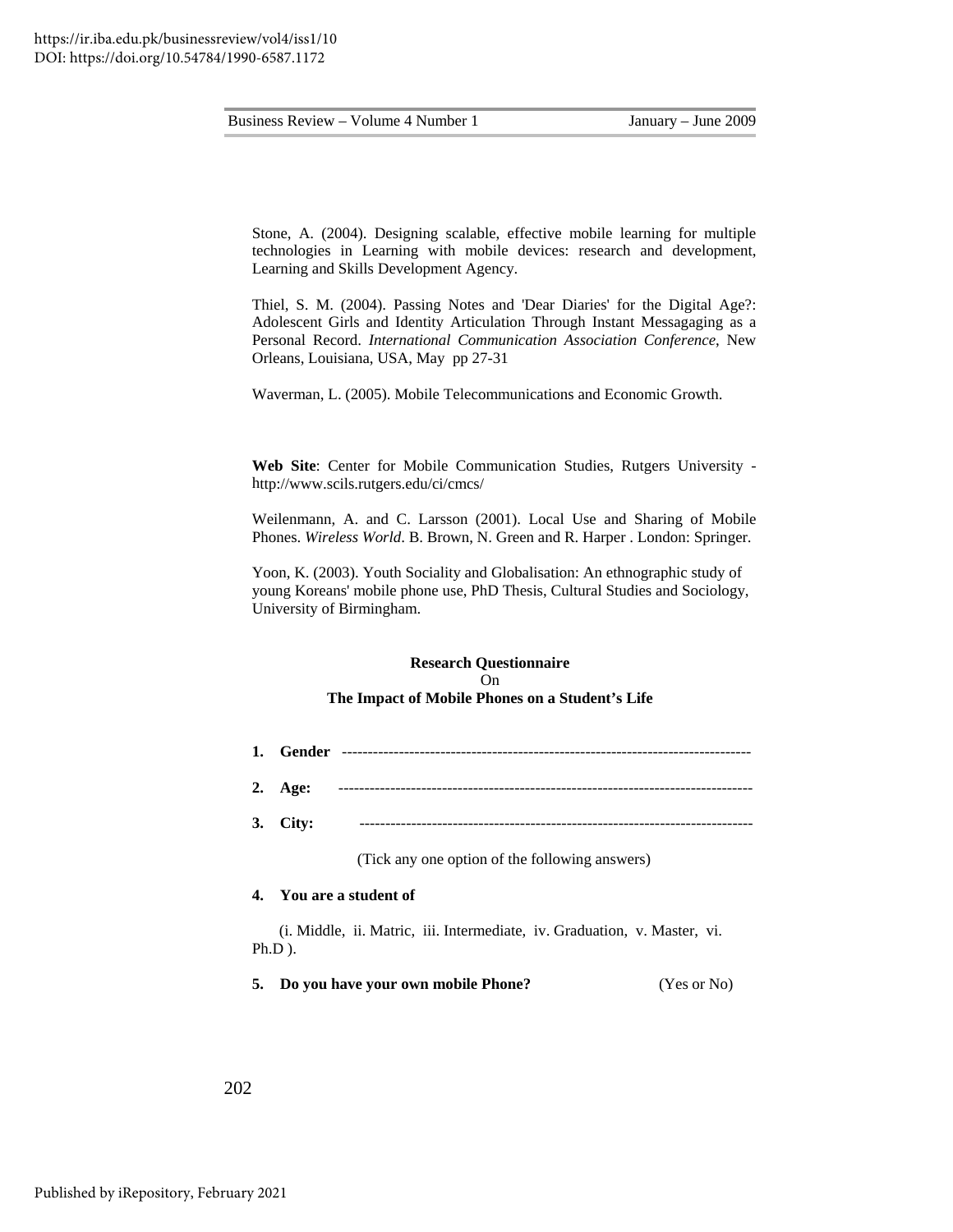#### **6. Your current mobile phone service is**

(i. U-fone, ii. Warid, iii. Mobilink, iv. Telenor, v. Paktel, vi. N.A)

#### **7. Your current mobile phone brand is**

(i. Sony Ericsson, ii. Nokia, iii. Samsung, iv. Motorola, v. Others)

- **dent?** (Yes or No) **8. Is mobile phone must for a stu**
- $(Yes$  or No) **9.** Mobile phone has increased your academic efficiency

## **10. Usually mobile phone can be used for cheating through**

(i. Calls, ii. Using camera, iii. Messages using blue tooth or infrared. )

## **11. How much time your mobile phone consumes daily?**

(i. 1-20 min, ii. 20-60 min, iii. more than one hour.)

## **12. At what stage did you buy your mobile phone?**

(i. Childhood, ii. Teen Age, iii. Adulthood, iv. N.A)

## **13. Your total number of Calls and messages a day are**

(i. 1-5, ii. 6-15, iii. more than 15)

## **14. Main purpose of your mobile phone is**

 (i. For General purpose Ii. For Friendship, ii. To contact with parents, iv. For business, v. For study.)

#### **15. What has motivated you to buy mobile phone?**

(i. Friends, ii. Parents, iii. Necessity, iv. Status)

#### **16. Your monthly mobile phone expenses are**

 $(i. Rs. 100-250, ii. Rs. 250-600, ii. more than Rs.600)$